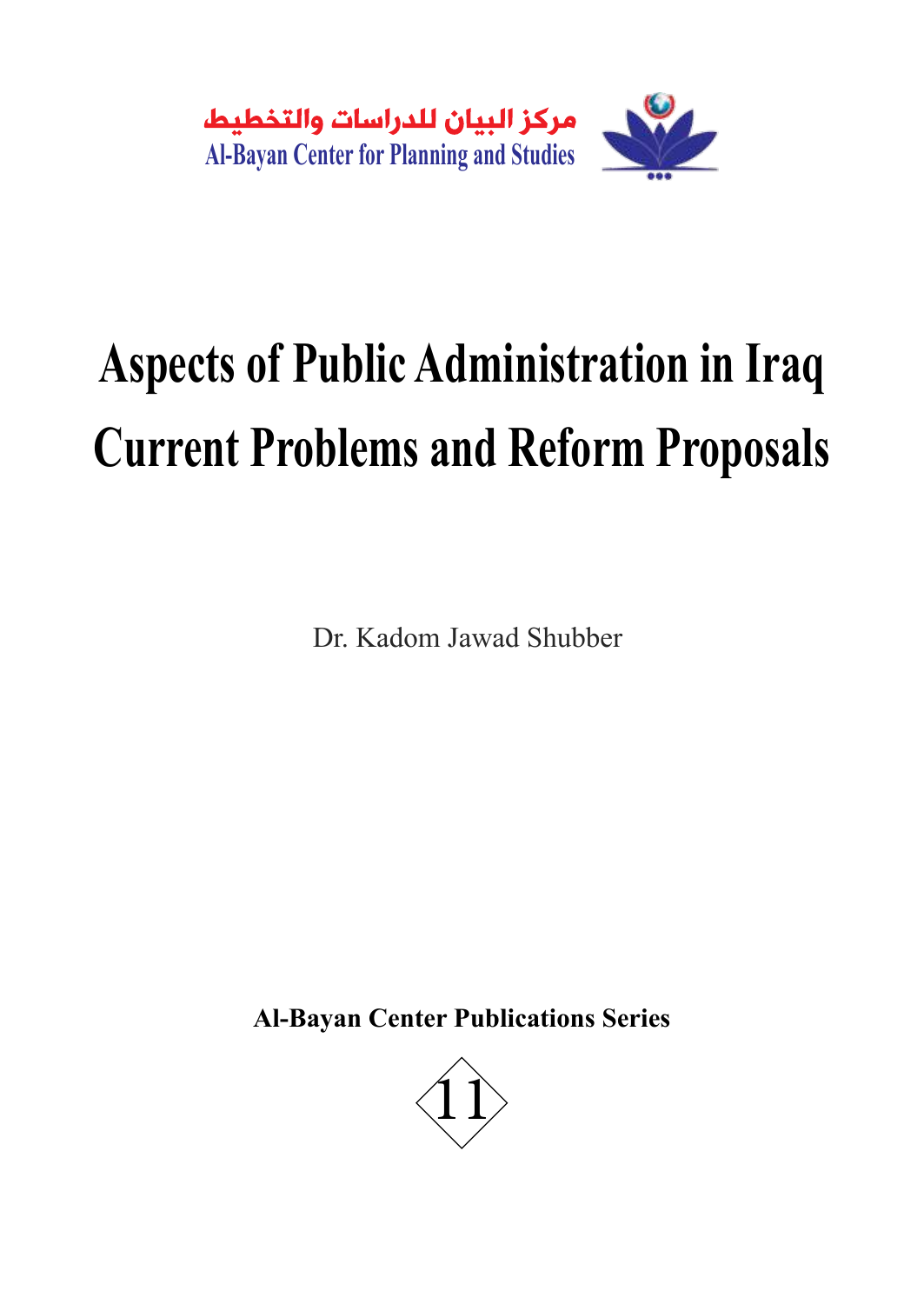# **About**

Al-Bayan Center for Planning and Studies is an independent, nonprofit think tank based in Baghdad, Iraq. Its primary mission is to offer an authentic perspective on public policy issues related to Iraq and the neighboring region. Al-Bayan pursues its vision by conducting autonomous analysis, as well as proposing workable solutions for complex issues that concern academia and policymakers.

# July 2016

**The opinions expressed in this paper do not necessarily represent the views of the center**

**Filing number in Iraqi National Library and Archives in Baghdad: 1504 / 2016**

**Copyright © 2016**

www.bayancenter.org

info@bayancenter.org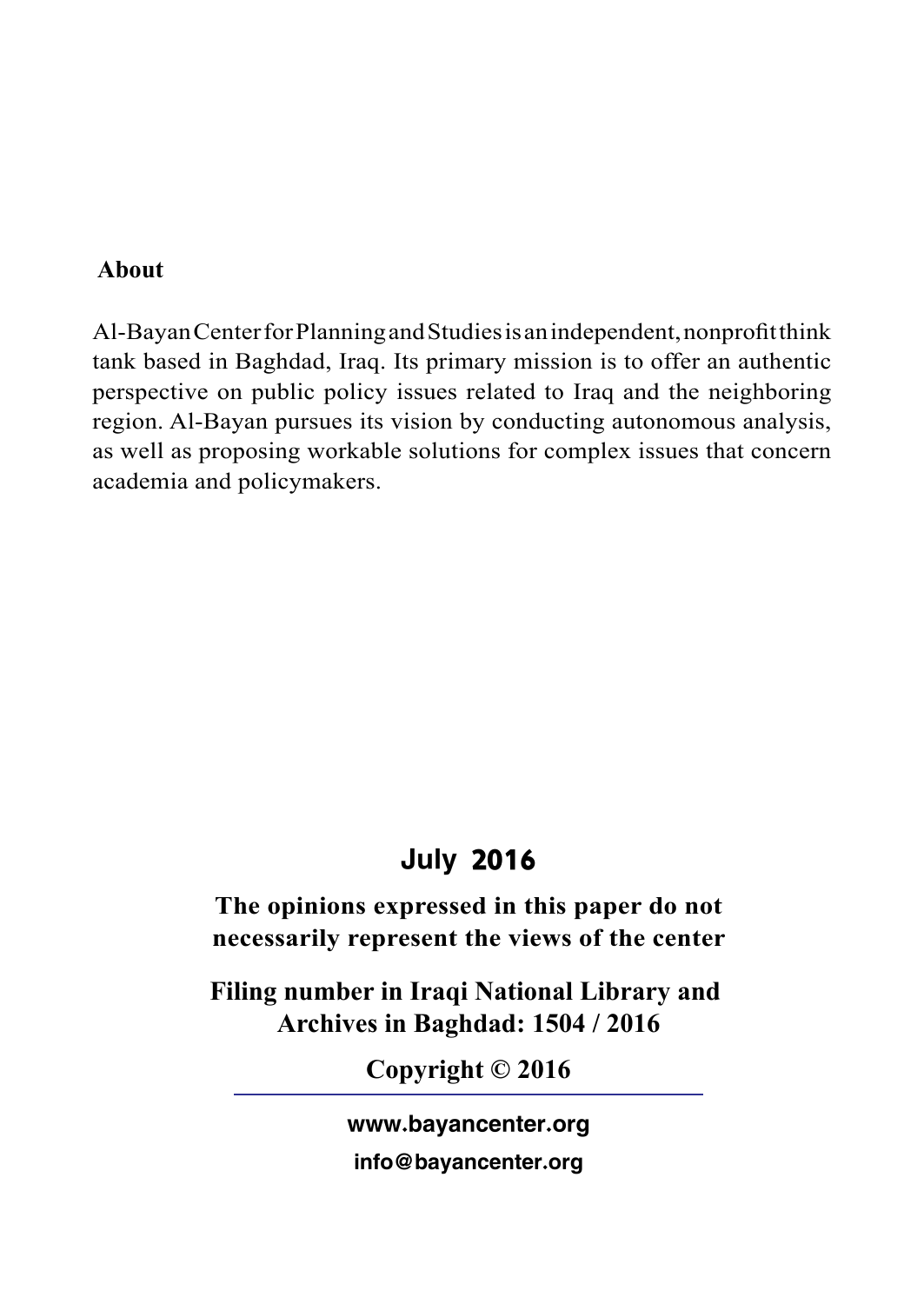#### **Introduction**

In order to adjust with changes that occur at the local, regional and global level, there is a need for fundamental changes in management within government institutions and studying means to offer these in benefit toward services and goods. This requires the adoption of a modern concept of administrative reform that suits the changes experienced by the public administration in Iraq, as the traditional conception of management is no longer able to cope with modern developments.

The past years have been characterised by many developments and challenges that have had a direct impact on public administration, and most important among these challenges is creating the role of the state, environmental and political changes and developments in the information and communication technologies. Thus, in order to enable the public sector to cope with the economic, technological and environmental changes recent advances in the management and the experiences of other countries in how to deal with such changes and developments should be taken into account and analysis.

This study aims to shed light on the difficulties in public administration in Iraq, the existing difficulties experienced and proposed reforms all in accordance with the concept of modern public administration, with an emphasis on aspects of reform of the administrative system according to the modern concept of public administration, and administrative reform programs that have adopted the traditional model and neglected aspects of it. This research emphasizes on the administrative reform process in accordance with the modern concept of public administration by aspects of monitoring and control in financial costs, transparency, administrative decentralisation, customer satisfaction, focusing on shopping mechanism, and finding specific performance standards, supporting enthusiasts of modern public administration as a framework for administrative reform debating the opinion that the public administration sector has become more inflated, less effective and productive efficiency, quality and accountability can be upgraded and improved in public sector institutions.

The main focus of this study is attentive on the argument that the current administrative reform efforts that are according to the traditional concept for the management of the public sector, does not suit the changes experienced by the Iraqi public administration sector. The study sheds light to the importance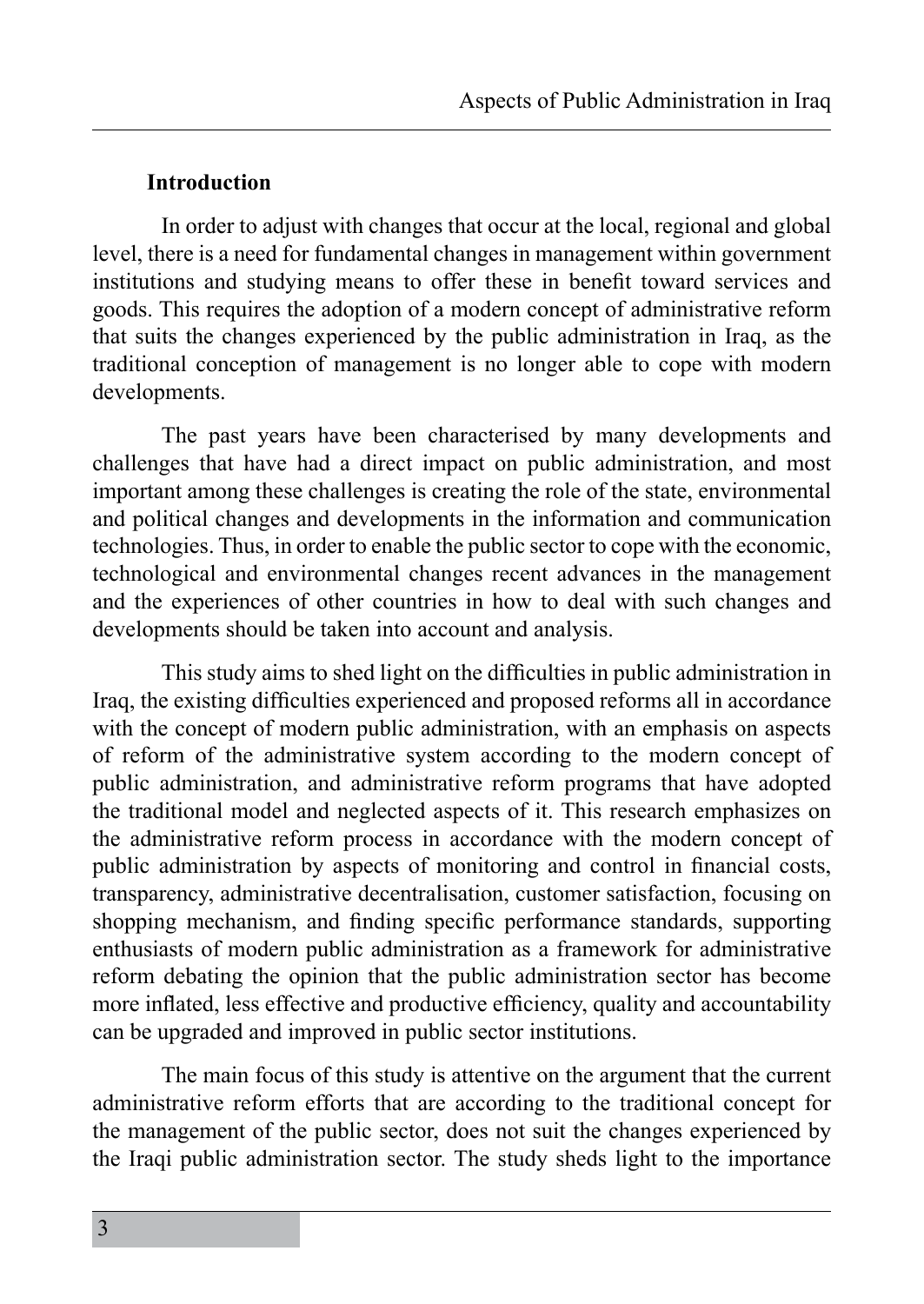of the principles of modern management and its role in the prosperity of any organization, with the presence of neglect that affected public administration in the land of Mesopotamia.

Al-Bayan Centre worked to emphasise the necessity for reform by essentially preparing an appropriate strategy for every government organisation plan, which takes into account the preparation of systems and working methods and policies with a focus on the goals set, taking into account adjustment according to emerging developments and crystalise foundations of manager selection, their training for the purpose of completing their work to the fullest potential. Measuring the capabilities of managers is by comparing the outputs with the inputs, which effectively measures the achieved performance; output in terms of quantity and quality in the framework of the objectives, policies and systems in place, while inputs include all resources within government institution activities.

The study also addresses the necessary qualifications to fill all the jobs with the suggestion that management reform of the state apparatus in Iraq occurs gradually beginning in small government department; similarly to what you take into account with the results of an experiment slowly for the purpose of modifying the program depending on the circumstances and necessities, with an emphasis on the importance of supporting these reforms by the highest political level, and that these reforms placed on a practical scale to measure the results during the process for the purpose of assessing the success of the program at each stage.

Al-Bayan Centre

July 2016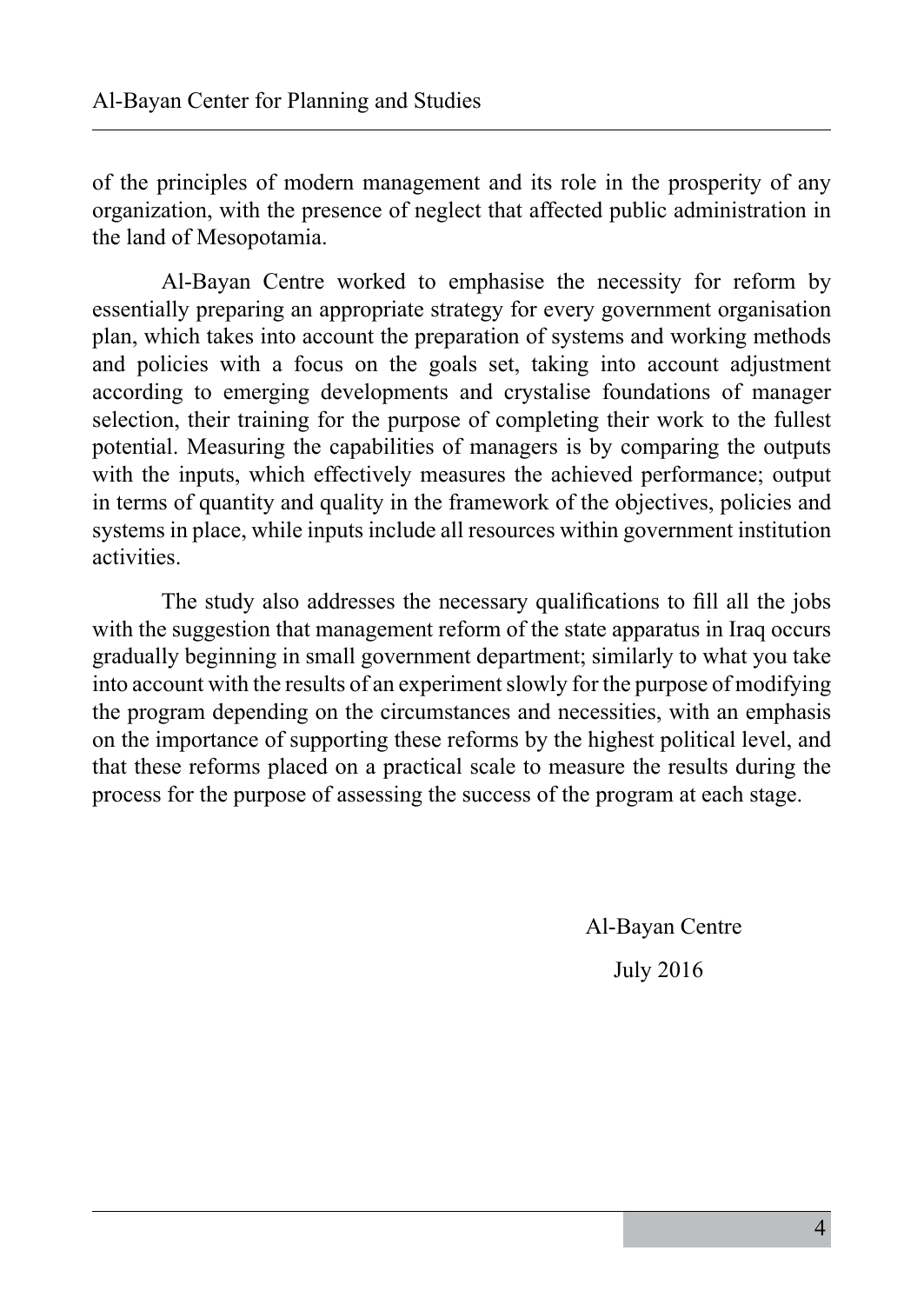# **Aspects of Public Administration in Iraq Current Problems and Reform Proposals**

**Dr. Kadom Jawad Shubber\***

#### **Abstract**

This paper looks initially at the current significance of the principles and notions of modern management, emphasising their critical role in attaining excellence in any firm or organisation – indeed they represent a definite feature characterizing modern organizations within advanced nations today. Once that point is made, the paper looks at the neglect that plagued this field of knowledge in Iraq, especially on the practical level, encompassing both state institutions and private ones.

As a consequence, a reform plan is needed urgently, starting with spelling out an appropriate strategy for each ministry/ organisation, along with determining the objectives that flow from that strategy. The clarity and suitability of objectives occupy a critical role in management theory and practice, as these objectives should be formulated for all organisational levels, and they must be well coordinated horizontally and vertically.

Other requirements include the design of modern organisation-structures, or their re-design whenever necessary. Two inter-connected aspects come to the fore in this regard, i.e. putting together the organisation chart in each case, and determining the role of each unit or department, as well as the responsibilities and authority of each position.

There is further the question of drawing up the overall system, policies and operating methods for every unit/department. Two major considerations should be noted here, namely consideration of relevant conditions/resources inside the organisation and outside, as well as the necessity to adapt to new events and developments.

<sup>\*</sup> BSc (Econ) Hon (Industry & Trade), University of London, 1966 , Diploma in Advance Technology (Management), University of Salford, 1967 , Master in Administrative Sciences (Managerial Economics & Finance), City University/London, 1968 , PhD in Management Studies, Loughborough University of Technology, 1985 ,Member, Chartered Management Institute, UK, Fellow (Academic), Association of International Accountants, UK , Fellow, Higher Education Academy, UK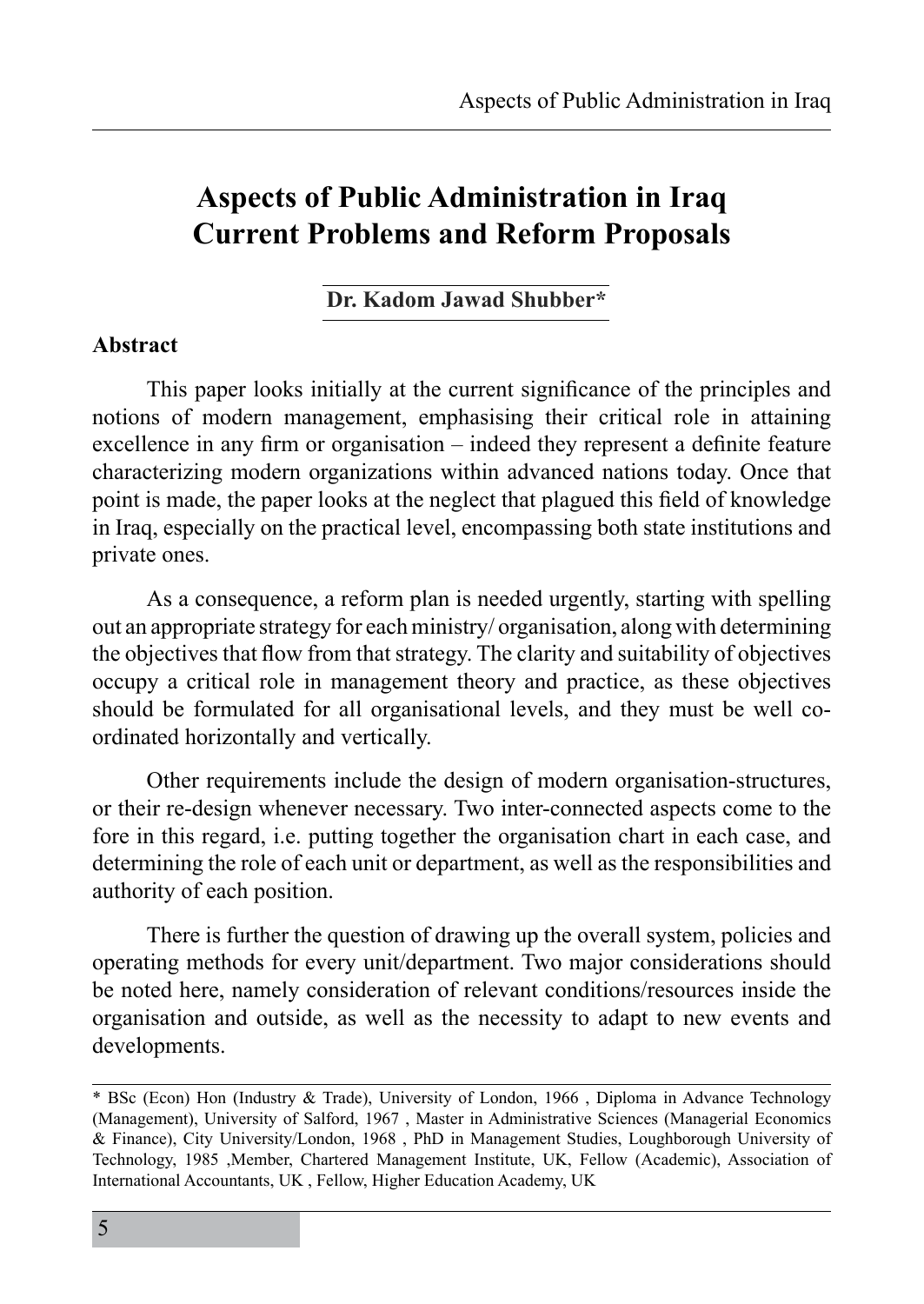In addition, the paper focuses on evolving the bases and procedures for the selection of competent managers, as well as the provision of professional training, so that they might adequately perform their duties in planning and organising, in addition to those pertaining directly to their subordinates including selection, direction, motivation and monitoring/controlling. The cardinal issue here is the standard of performance attained, which essentially compares the output (both qualitative and quantitative) with the inputs deployed by the organisation. Essentially, managers are charged with the task of maximising output in relation to the inputs utilised within the same time-span.

The paper emphasises the requirement for state-of-art job descriptions and job specifications, so that managers and other employees can be chosen correctly within organisations, while objective and periodic monitoring of all is an absolute must. Other modern techniques which should be seriously considered include job evaluation, and time-and-motion study for those occupations at the lower levels of the organisation chart.

Adequate and continual training must be viewed as a necessary ingredient of good management, and proper steps must be taken to ensure this. Also, much effort is required to safeguard and upgrade the morale of government employees, as this requires multi-faceted policies and corresponding actions.

Managerial reform must be piecemeal, starting with small relatively wellmanaged organisations, and then moving gradually to larger ones. The results of the reform programme need to be watched very closely, and adjustments on it made wherever this is thought advisable. In the case of Iraq, particularly, such a management-reform programme is likely to face opposition and complications; hence strong support from the highest authority in the land is seen to be of a paramount importance.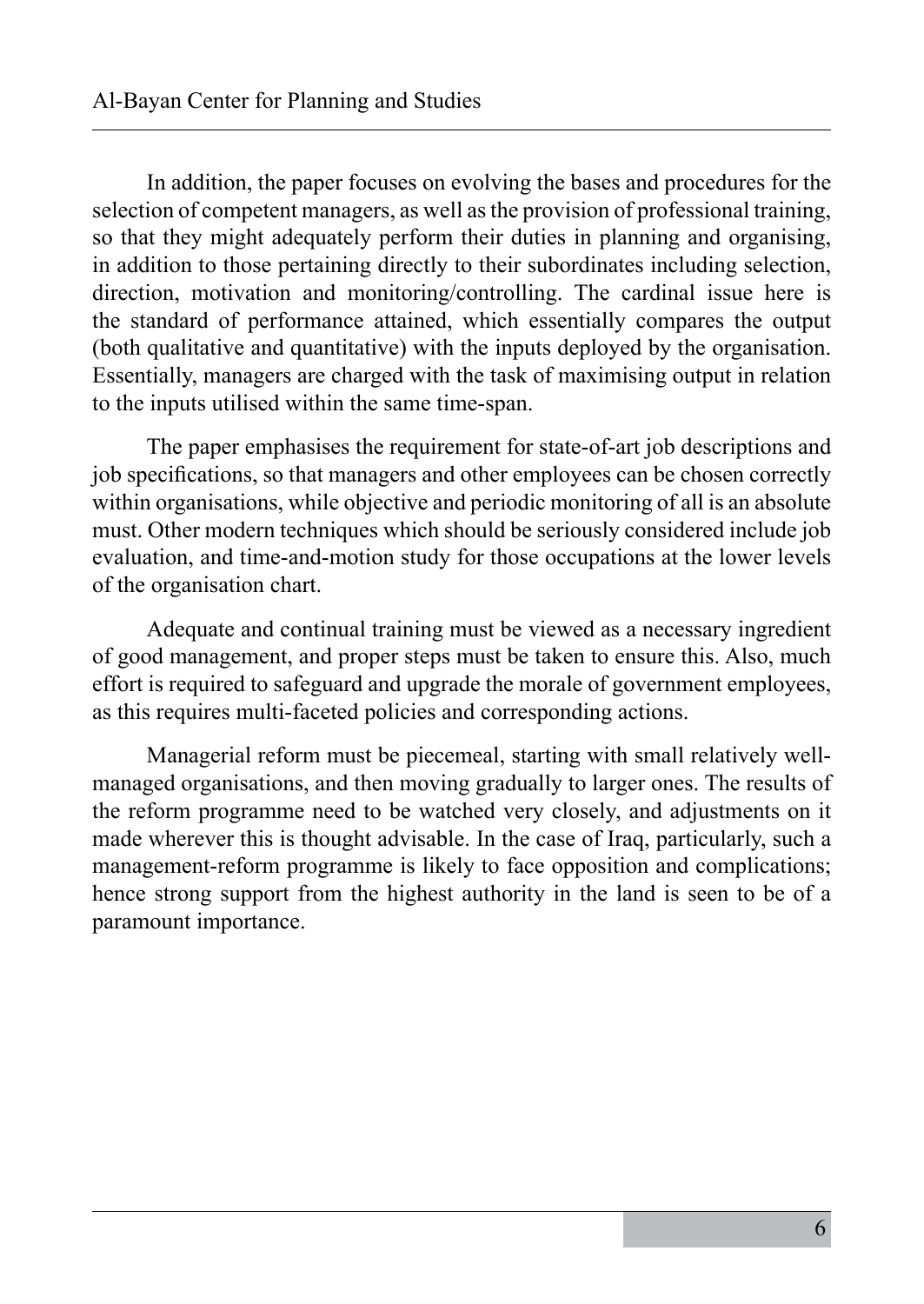# **Chapter One**

#### **Basic Principles**

This chapter is devoted to the elucidation of certain primary principles, in order to lay the requisite foundations for discussing this subject-area in an objective and serious fashion, as well as covering its various facets. Also, any strategy for administrative development will need to start from a proper understanding of the current state of affairs, taking into account the historical background which has led to the status-quo.

The current chapter looks at the role played by competent management in building and developing modern societies. Also, there is a need to consider the angle through which Iraqi society views the science and area of management. That perspective - or the limited attention given to this subject - has resulted in perpetuating the rather backward state of management in both public and private sectors, so much so that it has become difficult to lay hands on the appropriate starting point for salvaging the prevailing set-up and reforming the current situation.

A relevant and recent American report makes the point that post-2003 Iraqi governments have not been supportive to efforts aiming to re-configure and ameliorate the procedures and general framework of public appointments in the country. The report was prepared by the US Agency for International Development (USAID), which focused on aspects associated with the implementation of an ambitious project for administrative reform in Iraq. A prime objective of the project was to re-structure the system of public appointments in order to adopt criteria of efficiency and professionalism. Other objectives included preparing draft legislation for a modern system of public appointments to be presented to the legislative assembly, in addition to setting up specialist bodies to cater for public service, so as to serve the various governates (provinces) as well as the federal government, with accompanying programmes for training government employees<sup>1</sup>.

<sup>1</sup>. Office of the Inspector General, Audit of USAID/Iraq's Administrative Reform Project, December 2013, Cairo, Page 5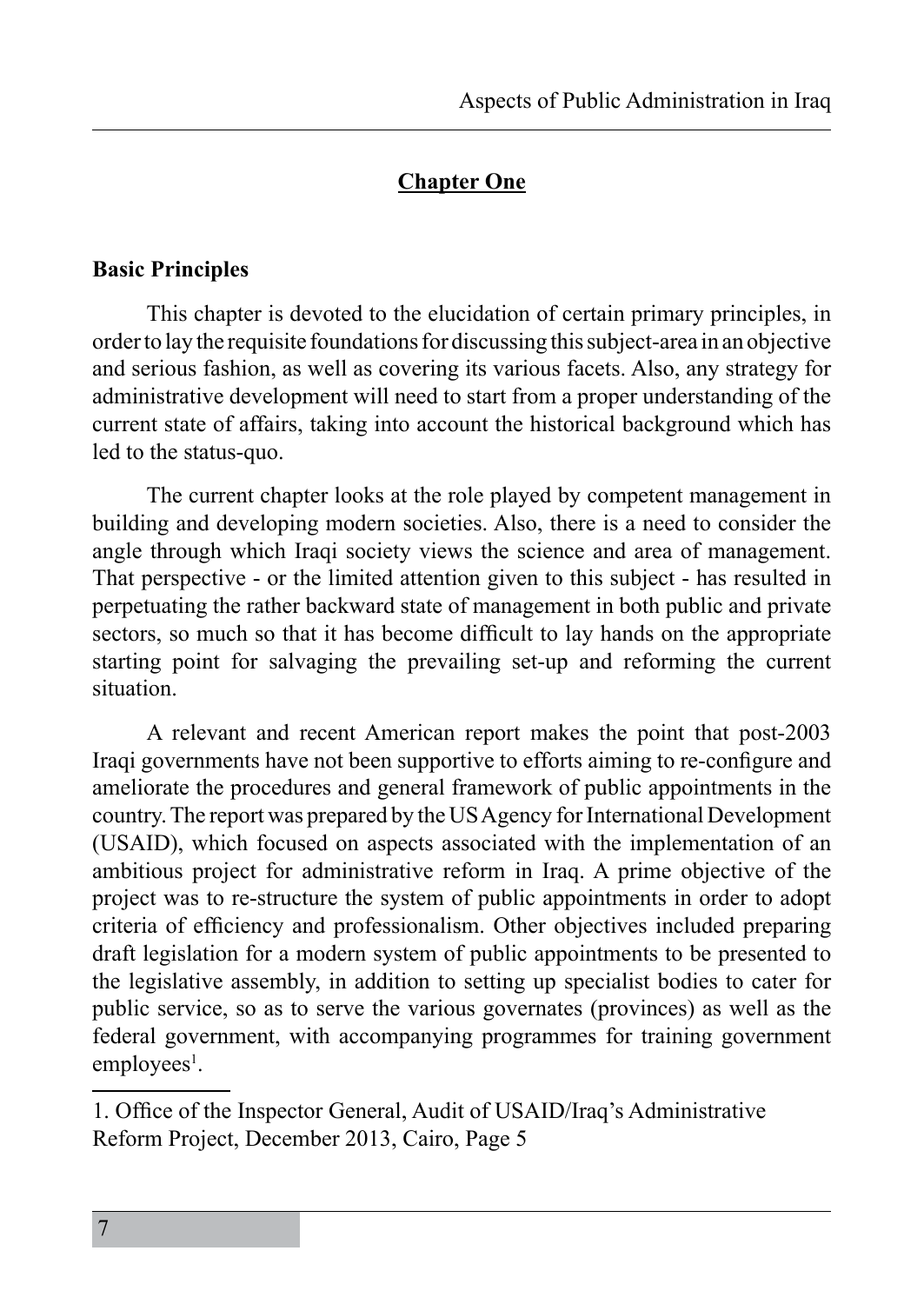It is noteworthy that the budgeted cost of this project was put at \$157 million, while the report goes to stress that official organs of the Iraqi State were reluctant to underpin another objective of the project, namely the drive to delegate authority to lower echelons, so as to attain higher degrees of decentralisation through modernising administrative systems and developing available resources (particularly human resources), especially on the level of the provinces<sup>2</sup> .

The report points out that currently-applied methods for procurement and contract-promulgation do not conform to procedures and templates developed by project experts. These procedures and templates have not been adopted by top officials, with the exception of only two provinces which had moved towards such adoption.

The report adds that the project did not succeed in assisting five federal ministries to modernise their methods and procedures to discharge their functions, as was originally envisaged by the project. None of these ministries took the initiative to improve activities or up-grade their systems. Nor did any of these ministries develop their methods for budget-preparation or budget implementation. However, two ministries attempted to re-engineer their main activities, while only one took steps to standardise procedures in accordance with sound principles<sup>3</sup>.

#### **1-1 Role and Importance of Modern Management**

It is well recognised that good management is the prime determinant of success in any organisation - whatever its nature of activity or size. A serious and professional management will take cognisance of all factors related to that organisation, whether those factors were internal or external in orientation. A successful manager will consider all available resources (human and otherwise), as such resources must be utilised optimally as far as possible, in order to attain pre-set objectives.

In this regard, an expert notes that the essence of management refers to the "tasks undertaken by one person (or a group) to co-ordinate the activities of others so as to accomplish aims that would otherwise be unachievable by one 2. Ibid.

3. Ibid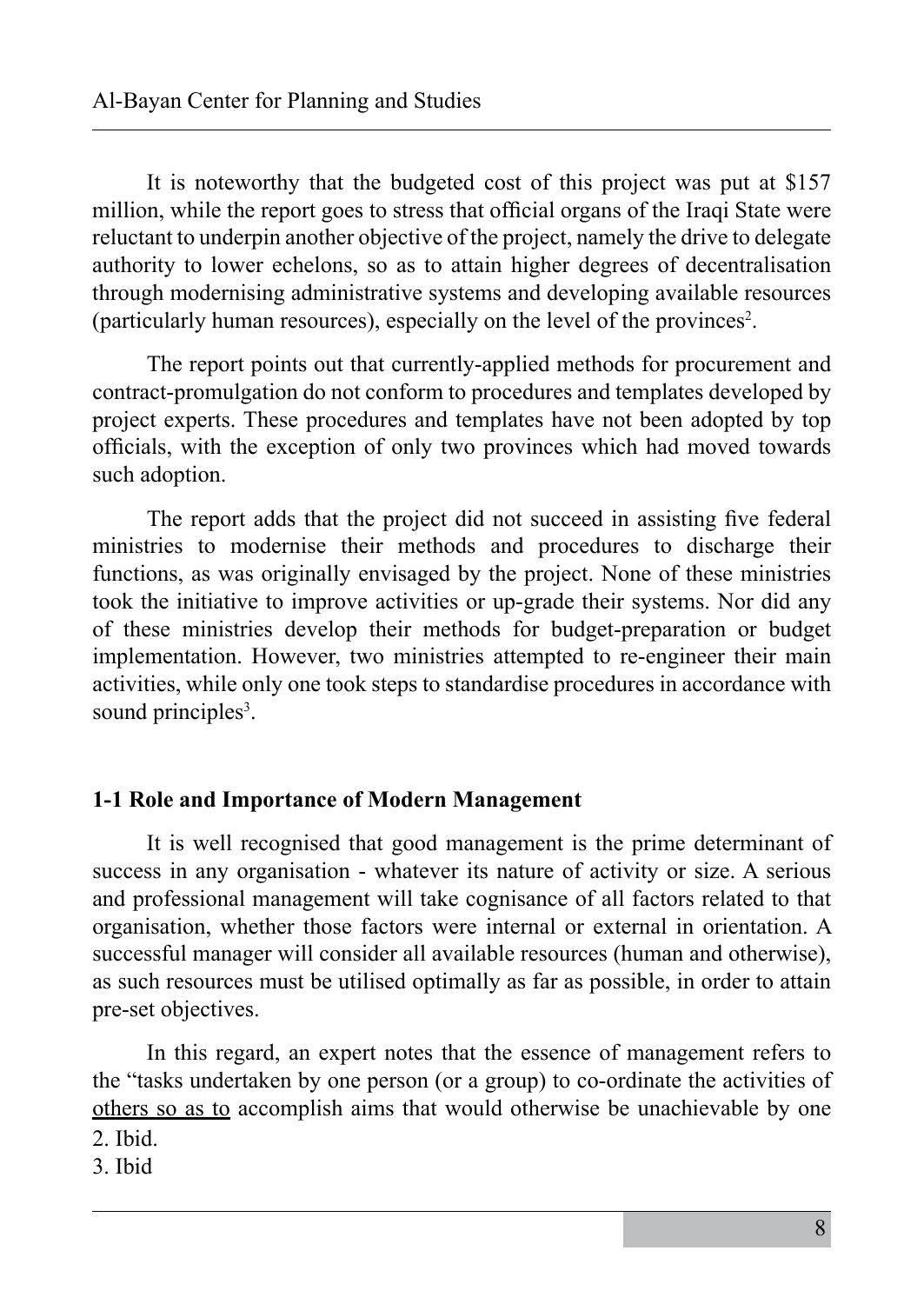person if worked alone"<sup>4</sup> .

It is noteworthy that objectives do vary in accordance with the nature of the organisation, as these objectives will be derived from the overall mission and the place of the organisation in society. Hence, a commercial enterprise might regard 'profitability' as its number-one objective, and may select appropriate profitability targets for the short, medium and long terms.

Yet, profitability yardsticks (e.g. ratio of net profits to sales-value, or ratio of net profits to total investment) might not be the only objective, or even the first objective. There might be other business objectives, such as the company's share of the market, or the degree of customer satisfaction with the firm's products/ services. It is also possible that top management might place higher priorities on these objectives or give them weight equal to the profitability objective.

In the case of organs of the State, there might not be an emphasis on profitability, although the issue of costs is bound to arise as a central problem for management. Among possible objectives for State organs are the maximisation of the number of transactions executed for ordinary citizens, or attaining high levels of satisfaction from ordinary people for services rendered, or minimising the average cost of serving on customer, or cutting the volume of errors in services provided to the public.

What is important to note is that the clarity of objective(s) is an essential ingredient in managing any organisation, whatever might be its type of activity or its size. Also, it is advisable to specify the objectives for various organisational levels, and these objectives should be determined for different time-ranges, primarily for the short, medium and long ranges. The degree to which the management team is capable in attaining pre-set objectives will determine the quality of organisational performance as well as its image, indeed the performance of the whole government machines.

A good manager is one who overcomes all types of difficulties. One brief definition of good management is that 'it is the capability to find practical solutions to problems faced within the work environment'. However, finding solutions to practical problems does not mean waiting for problems to surface and become

<sup>4</sup>. J H Donnelly, J L Gibson, J M Ivancevich (9th edition)(1995):"Fundamentals of Management", Irwin, Page 4.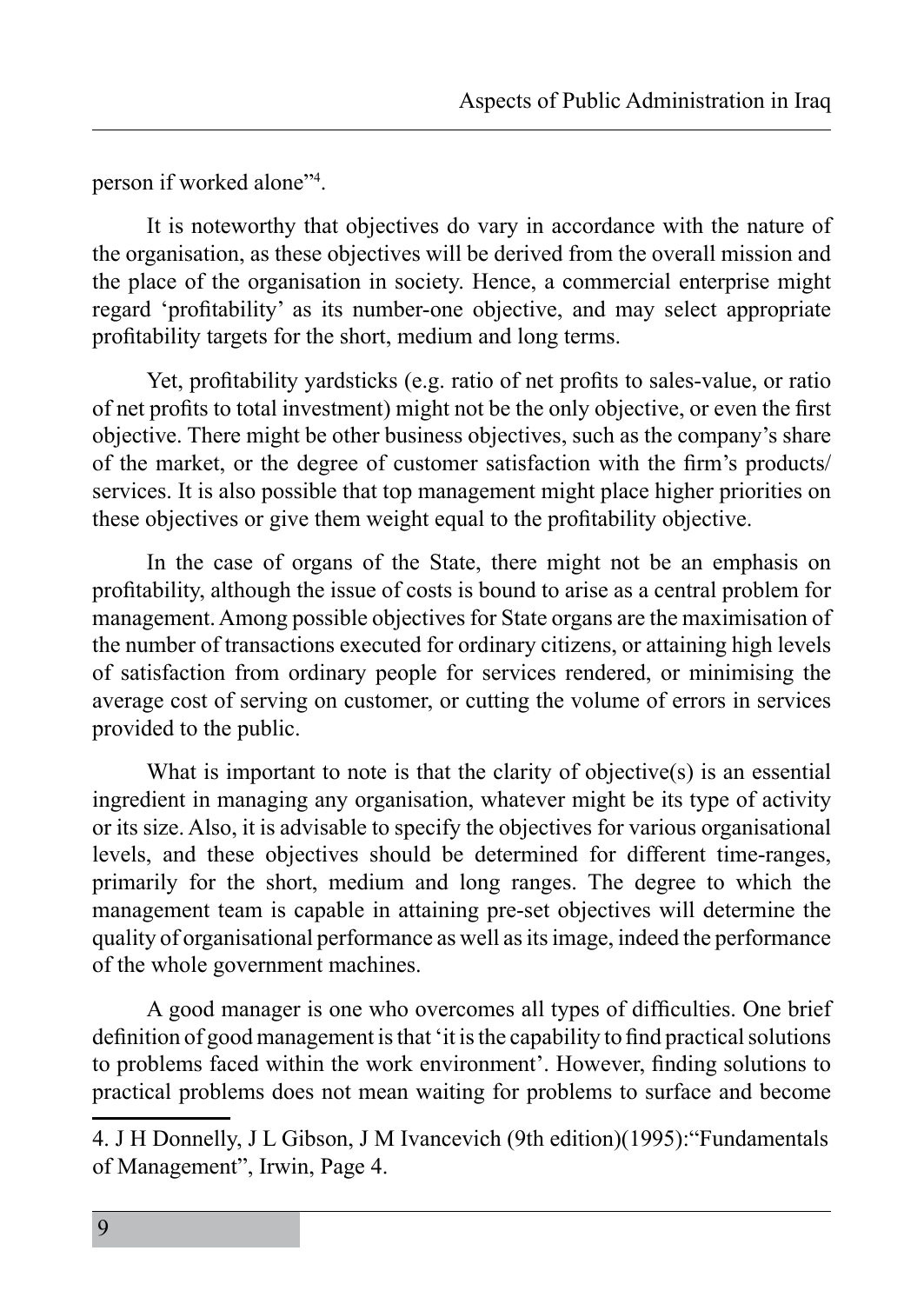aggravated, so as to start thinking over suitable solutions. A good manager will have to anticipate likely hurdles and difficulties on the horizon, putting together appropriate plans and taking necessary steps so that those problems do not happen in practice. If for example, we expect a shortage of staff in a year's time, we should initiate suitable measures and make relevant contingencies, such as adjusting working methods or employing new people, so much so that we prevent the on-set of the problem.

As a result, we might define 'good management' as the function that involves "all arrangements/activities aimed to deploy all available resources (human and otherwise) in a rational manner for the purpose of accomplishing the objectives of the organisation". We thus note that the setting of clear objectives occupies a pivotal place within the overall managerial play for any organisation or company or ministry.

In addition, top objectives are necessarily deigned in accordance with the overall strategy of the organisation. This strategy must be derived from the organisation's vision which explains its role in society and the kind of advantage/ benefit it renders. If we look at a major manufacturing organisation making electronics products, we may view its mission in society as 'the endeavour to push forward the wheels of technological progress in the world'. If, on the other hand, we consider a State-run organ issuing personal documents to ordinary citizens, we might view its mission (i.e. role in society) as 'the documentation of personal details to the general population and facilitation of their individual transactions'.

# **1-2 Historical Background**

It is not far-fetched to say that the standards of management and attention to management quality have not received much by way of serious consideration in Iraq. Nor have any significant amount of resources been earmarked for this purpose - whether in the past or currently. We can even assert that the last few decades have probably witnessed a notable deterioration in this regard, with certain limited exceptions. This applies both to the Saddam-dominated epoch or the years since the downfall of Saddam in 2003.

We can even add that the science-cum-art of management has been looked upon from an engle that is unhelpful, unpractical and unprofessional. This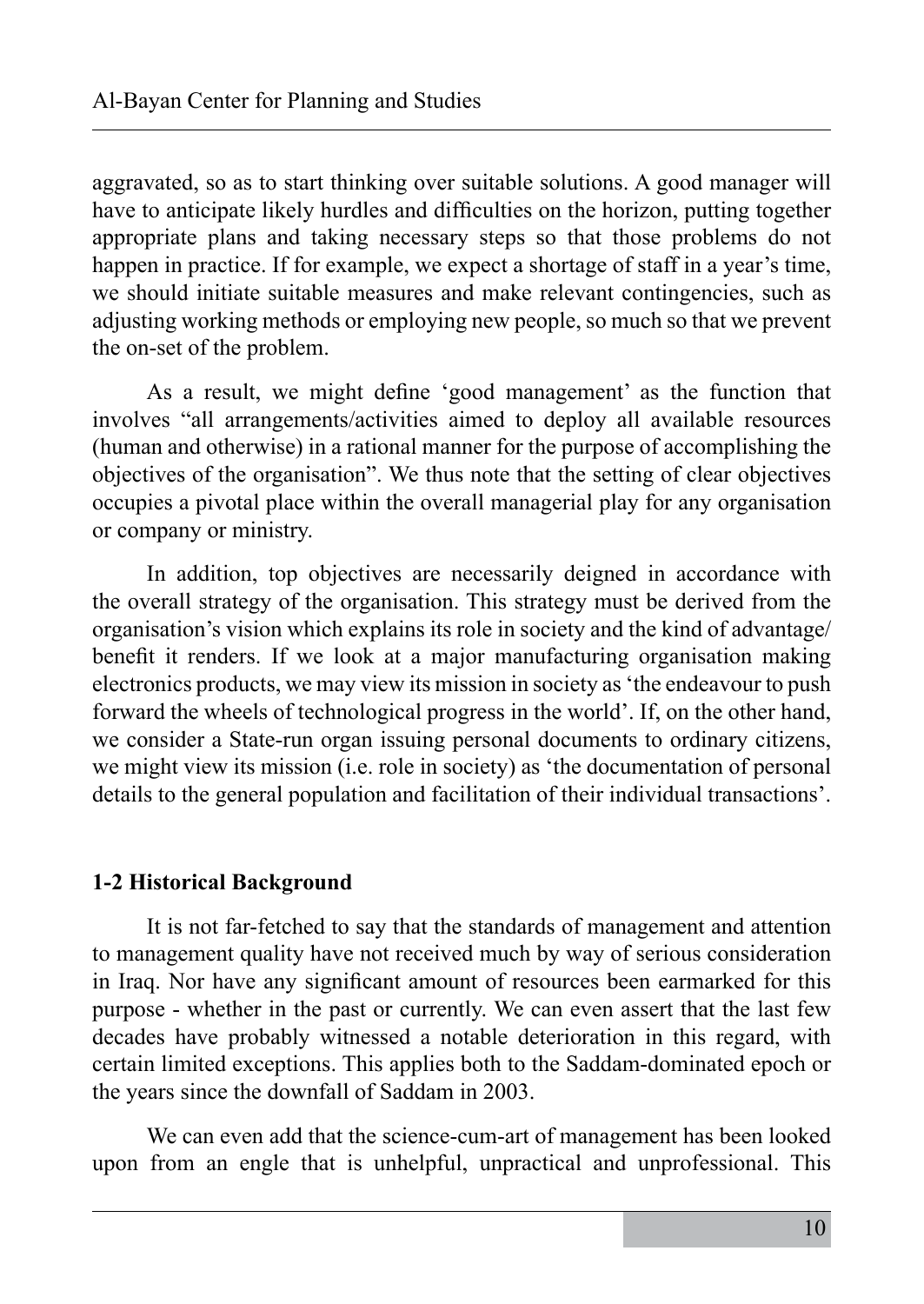perspective regards 'management' as a personal effort and an art not deserving of serious study or deep consideration. This view adds that the selection of the manager might be based on individual wishes and considerations of propriety as deemed by top echelons (or some authoritative body or individual), without due account taken of any scientific methods in the discharge of the manager's functions or objective techniques in managerial selection.

In fact, there was a major deficiency at the outset when plans for socioeconomic development began to be drawn. At that time, the focus was placed quite forcefully on selecting productive and infrastructure projects that were feasible, without much thought given to relevant consequences and possible future developments. A prominent Iraqi economist (Professor Abbas AL-Nasrawi) comments on this while writing on the period when economic planning in Iraq began to emerge in the early 1950's, whereby the Commission for Construction & Development was formed. AL-Nasrawi makes the point that most development programmes, as well as relevant projects approved at the time (industrial, agricultural, infrastructure), were formulated and designed from a specialist or economic angle, without undertaking comprehensive studies or looking adequately to the future<sup>5</sup>. As a result, certain critical issues did not receive the consideration they deserved, such as soundness of the environment, demographic planning, and aspects pertaining to manpower (including the quality of management).

# **1-3 Current State of Public Administration in Iraq**

All this has meant that the current state of public administration leaves much to be desired. In general, we note that managers are not suitably qualified to perform their jobs. The activities or tasks practised by Iraqi managers do not, on the whole, rise to the level 'of being professional' as defined and recognised in this field.

As a result, we notice the prevalence of certain unhealthy phenomena, which reflect badly on the performance of the government and its image in the eyes of

5. Abbas Al-Nasrawi (1995): " Iraqi Economy" Dar Al-Kunouz Al-Adabiya, Beirut, Page 32. Cited in Ali Hanoush (2000): «Iraq: Current Problems and Option for the Future" Dar Al-Kunouz A-Adabiya, Beirut, Page 125. Source in Arabic.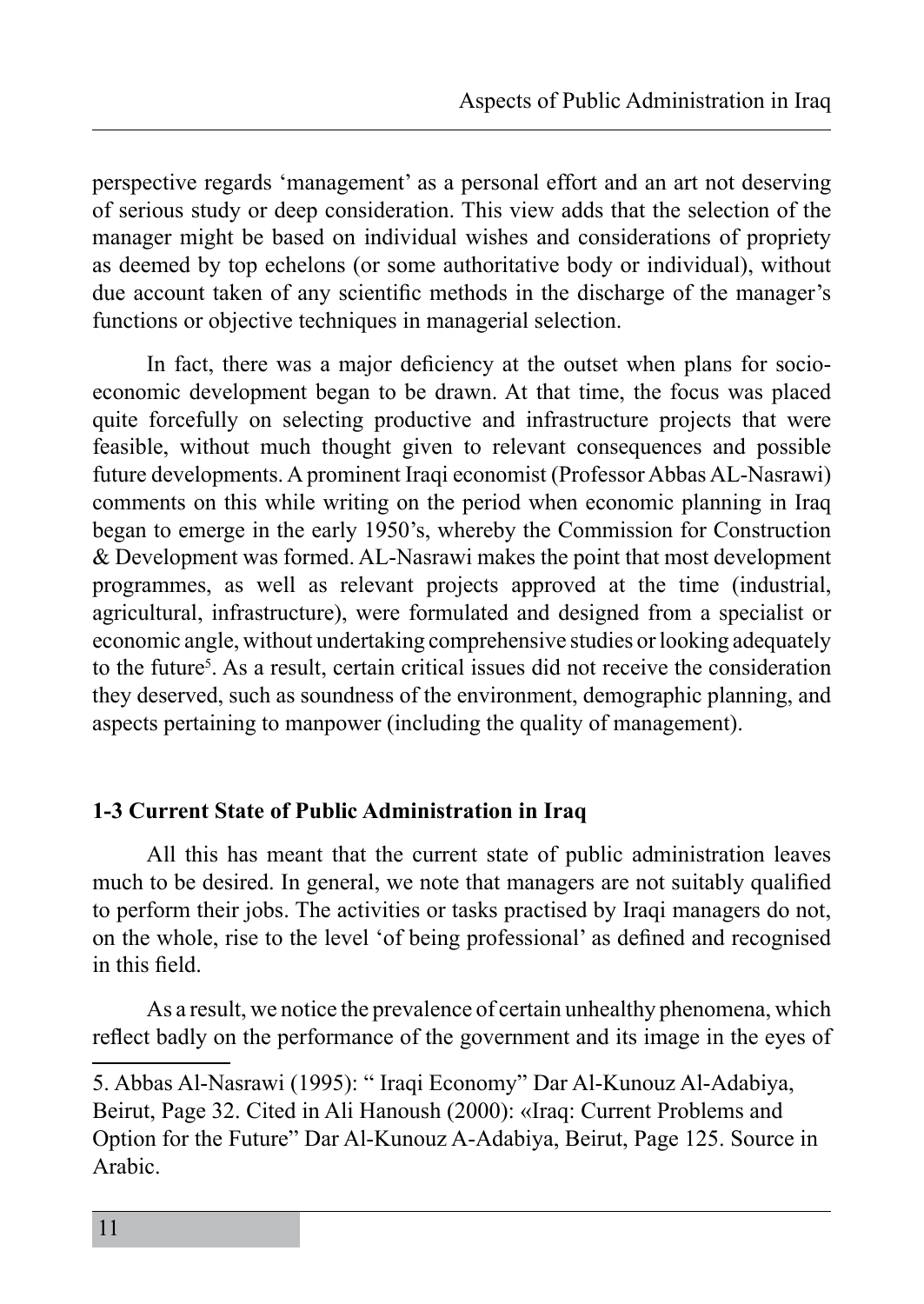most Iraqis. These phenomena include over-employment of staff and resulting disguised unemployment, in addition to inflated expenses and slow pace of taskfulfilment, ambiguity of employees' tasks (authorities and responsibilities), low approval ratings among ordinary people, and unclarity of objectives and strategies as well as plans for the future.

One erroneous concept which the former Saddamite regime helped to foster and institutionalise was the responsibility of the State to provide jobs for people, including new graduates. To this can be added the endeavour of politicians to gain loyalty from the public (especially those closest to them) through overemployment of staff in government departments. All this has inflated the armies of government employees, especially in view of the prevailing preference among ordinary Iraqis for public service (as compared to working in the private sector), due to the permanent nature of a government job and its perceived advantages, such as a retirement pension and the low level of productivity that is expected of government employees.

An Iraqi researcher notes in this connection that public employment suffers from two major problems, namely 'the huge number of staff (disguised unemployment) and low efficiency. As a result, we find that two-thirds of the public budget is devoted to the payment of salaries and other sundry expenses while productivity is glaringly low<sup>36</sup>.

This researcher adds that latest Ministry of Planning figures put the population of Iraq at just over 35 million, of whom some 20 million are classified as adults capable of working, while the actual size of the working population hovers around the 8.5 million mark<sup>7</sup>. Nashmi points out that some 3.5 million people occupy civil post in the public sector, while another one million do contractual work on a temporary basis, in addition to around 1.5 million who work in the armed forces and internal security, giving a total figure of 6 million in public employment out of a total manpower of 8.5 million<sup>8</sup>. All this indicates that public employment forms a ratio of 70 per cent out of total Iraqi manpower.

<sup>6</sup>. Sajad Nashmi (2015): "Employment Crisis in Iraq" Series of Articles of Al-Bayan Centre for Planning & Studies, No 1, May 2015, Page 41. Source in Arabic.

<sup>7.</sup>Ibid

<sup>8.</sup> Ibid, Pages 41-42.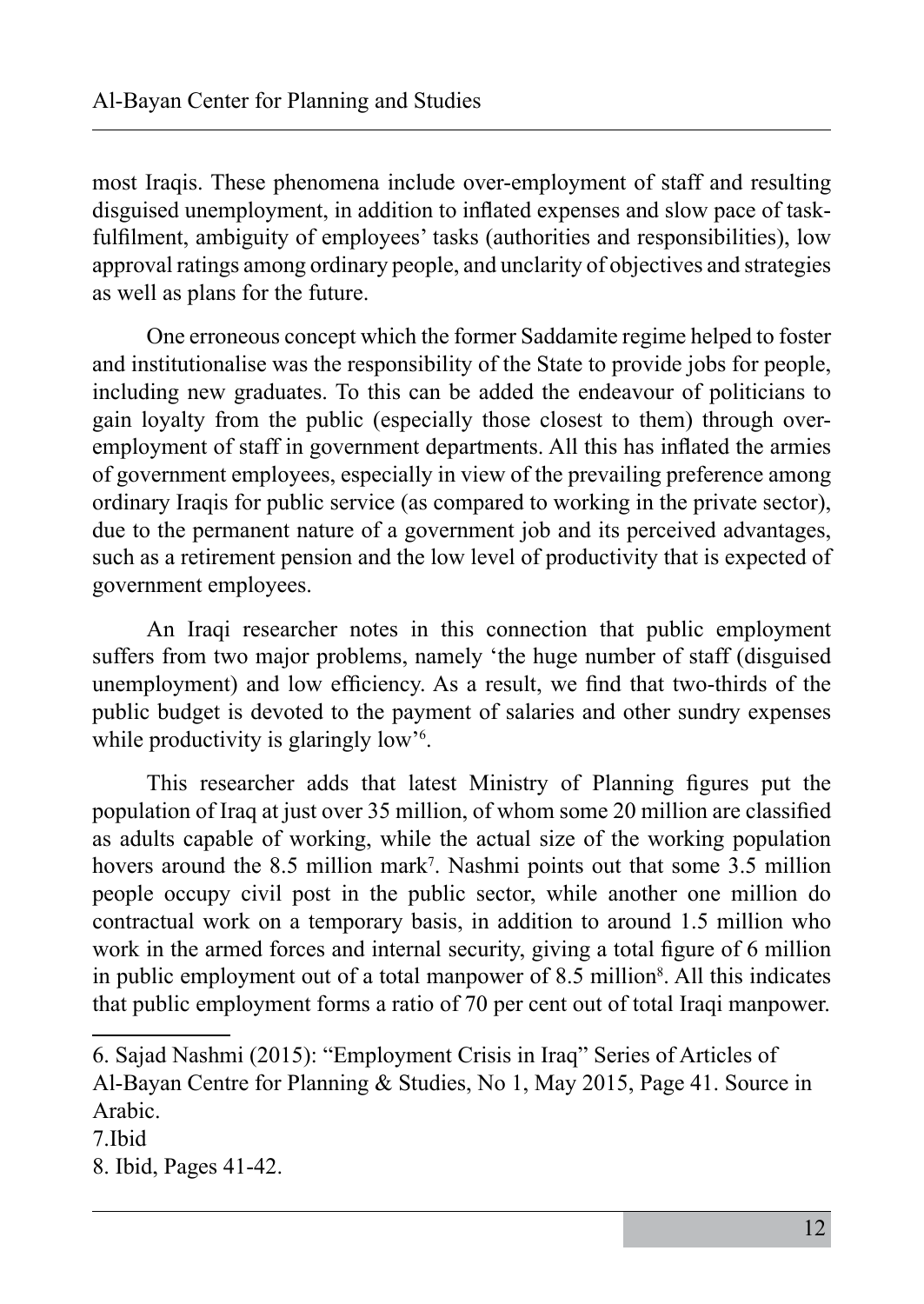Current circumstances and problems faced by the Iraqi nation make it an imperative that this perverse notion, viewing the State as a normal resort for employment, will have to be abandoned. The State is no longer capable of adhering to this commitment, while a concept such as this will damage national interests and retard any opportunities for progress.

Clearly, therefore, it has become of a paramount importance to support and activate non-public sectors, including the private, mixed and co-operative ones. This goes for various fields and economic activities in industry, agriculture, commerce, tourism, and services. Yet, the State will need to continue its role as an overseer and promoter of economic activities, so as to prevent abuse and malpractice, including monopolistic behaviour, fraud, and unfairness to consumers.

We see, therefore, that the adoption of policies to re-activate nongovernmental sectors has now become urgent, with the resulting need to transfer any surplus workforce to these sectors. Among relevant policies in this connection, it is possible to mention advancing financial facilities, rendering of building space on easy terms, provision of consultancy services, in addition to re-training of public employees who are willing to move to the private sector.

# **1-4 Linkages with Other Aspects**

Plainly, the quality of management does intertwine with other major aspects of public activities. When good management is the hallmark of government departments, an aura of efficiency and effectiveness will predominate, giving the State a better image, thereby positively influencing all relevant parties, including neighbouring and friendly States, thus facilitating dealings and negotiations with these nations, as well as procuring to maximum what is in the national interest.

It is also clear that all official organs of the State require able managers, so as to attain objectives and move towards pre-set aspirations. Astute management of the national economy will bring about satisfactory rates of growth of GDP (gross domestic product) and average income per capita, plus reducing the incidence of poverty, deprivation and disease. Proper management of the economy will lead also to lessening the dependence on the oil and gas sector, while investing the country's resources in areas of comparative advantage and ensuring that the national currency is strengthened and become internationally respectable.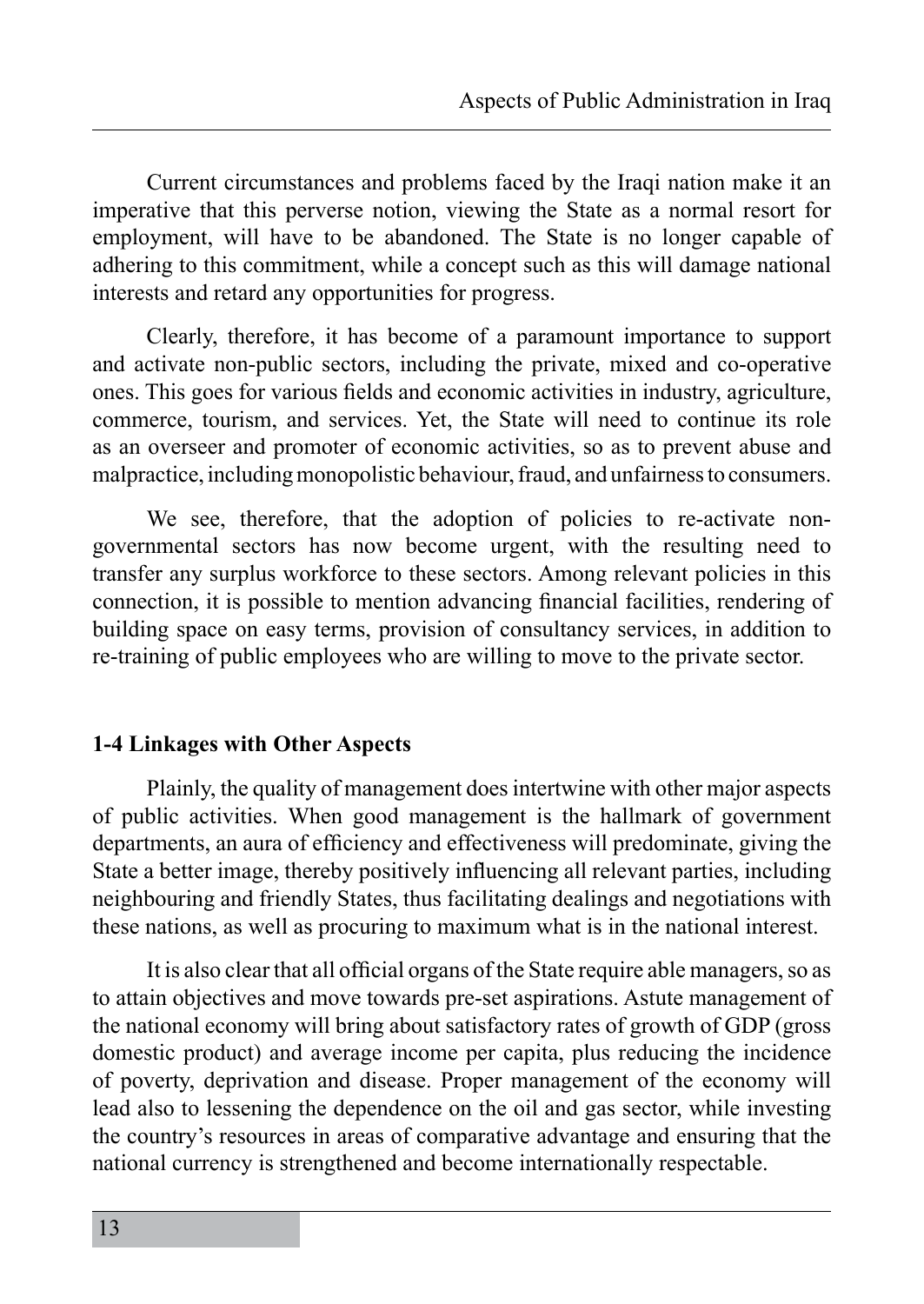Good management of the economy will mean augmenting the country's assets of gold and foreign currency, while the private sector is expanded and incentivised under the auspices of State organs, so as to limit/prevent any wrong-doing, while at the same time attracting foreign investments to underpin the economic/industrial areas requiring such investments, as well as procuring technologies necessary for oiling the wheels of socio-economic -industrial advancement.

A prominent Iraqi economist remarks that the success of economic development depends on the 'availability of planners and good managers in a manner that is almost complete<sup>39</sup>. Zainy goes on to say that 'paucity of experienced and capable planning structures will have strong negative repercussions on the whole economic planning process. Such a shortage will be reflected in the (poor) preparation of development plans and the fixation of targets that are not in tune with the country's needs and/or hardly related to the nation's (quantitative or qualitative) resources. This paucity or shortage will also show up in various other ways, including improper selection of new projects, unwise timing of their implementation, and rather weak feasibility studies of the technical-cumeconomic aspects of many proposed projects'10.

This writer goes on to assert that 'professional management is absolutely necessary for the implementation of projects, so as to abide by set time-schedules with minimum expenses. Also, such management is essential for the day-to-day running of new projects in an efficient fashion, once they are completed. The task of the manager entails overall knowledge of the production process, as well as aspects related to finance, marketing, and the social environment surrounding the business/corporation'11.

Zainy adds that developing nations (including Iraq) 'often confuse technical excellence with managerial ability; we frequently see that industrial project/ corporate management in the public sector is entrusted to those who possess technical expertise - such as engineering prowess - rather than administrative

10. Ibid, Page 89.

<sup>9.</sup> M A Zainy (2010): "Iraqi Economy: Past, Present, and Options for the Future" (4th edition), Dar Al-Malak for Arts and Literature, Baghdad, Page 88. Source in Arabic.

<sup>11</sup>. Ibid.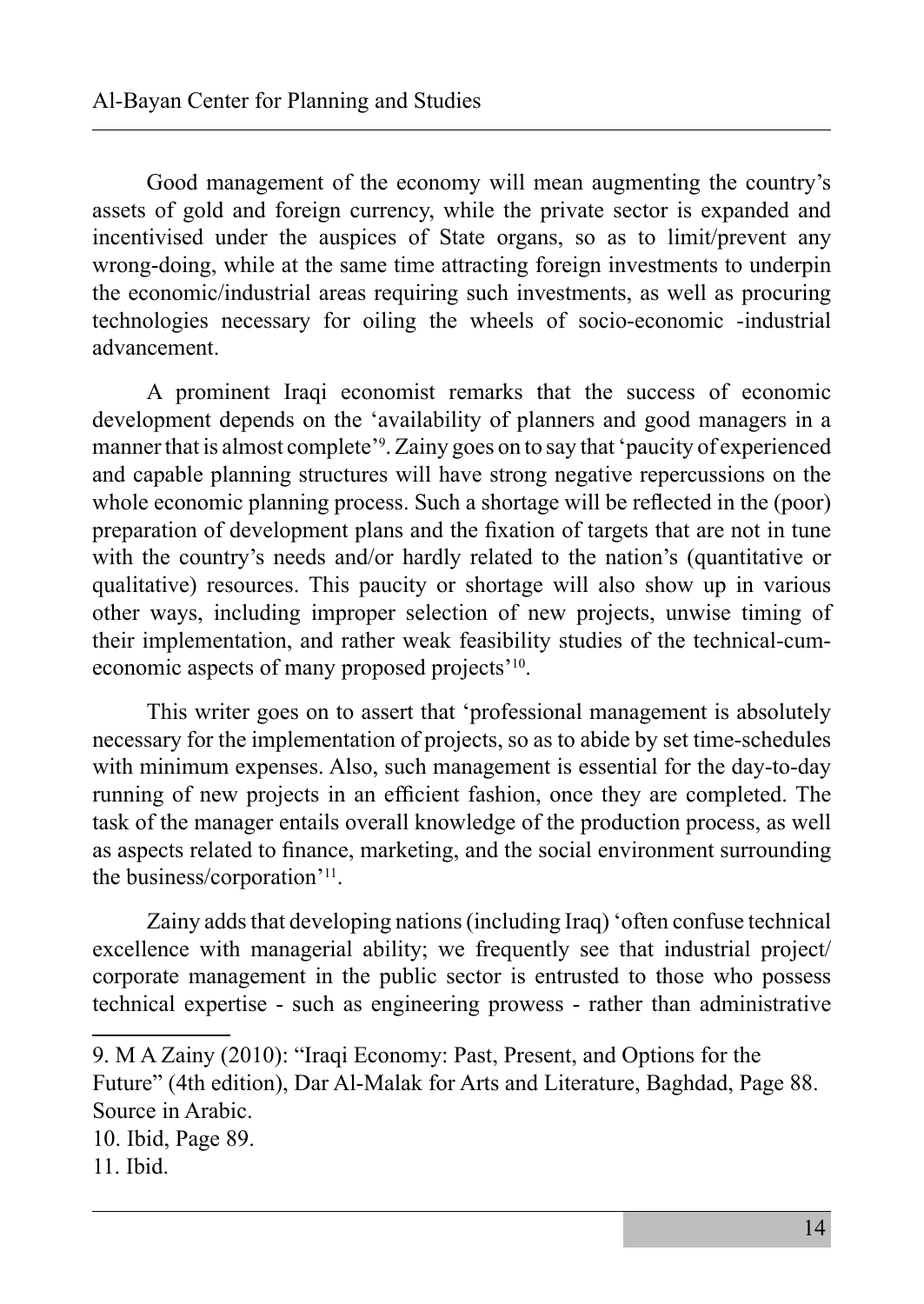capabilities, thereby resulting in sub-standard performance, low return on capital, and an actual capacity that below expectations'12.

What is said regarding the benefits of capable management in the area of the national economy applies with equal force to other fields and activities, including energy, irrigation, manufacturing, tourism, mining, hydrocarbons and others. Management is the backbone of modern life: if it is poor the country will remain underdeveloped and down-trodden, if is professional, successful and astute, the whole society will progress, attaining one target after another without looking back.

A case in point is the accomplishments of some emerging nations, who until recently were viewed in the context of third-world countries, including Singapore, South Korea, Taiwan, and Malaysia. The achievements would have been impossible without the adoption of the principles and methods of modern management. What is more, these attainments came about despite the fact that those emerging countries possessed only limited amounts of natural resources, in marked contrast to Iraq's situation where both actual and potential riches are plentiful. Good management has the capability to overcome shortages, deficits and difficulties of all sorts and types, as it will not ignore relevant needs and factors or be oblivious to them, but will monitor issues, formulate forecasts and take initiatives whenever necessary.

As associated fact that has been proven time and time again is that deficient management might bring about the squandering of human and non human resources, or could misallocate them, as they may be put to improper uses. Consequently, it is erroneous to think that the mere availability of resources will guarantee progress and prosperity. In fact, it is able and professional managers whose policies and actions result in the achievements sought after, while the existence of appropriate resources will facilitate and augment such fruitful consequences.

# **Chapter Two**

# **General Framework for Administrative Reform**

12. Ibid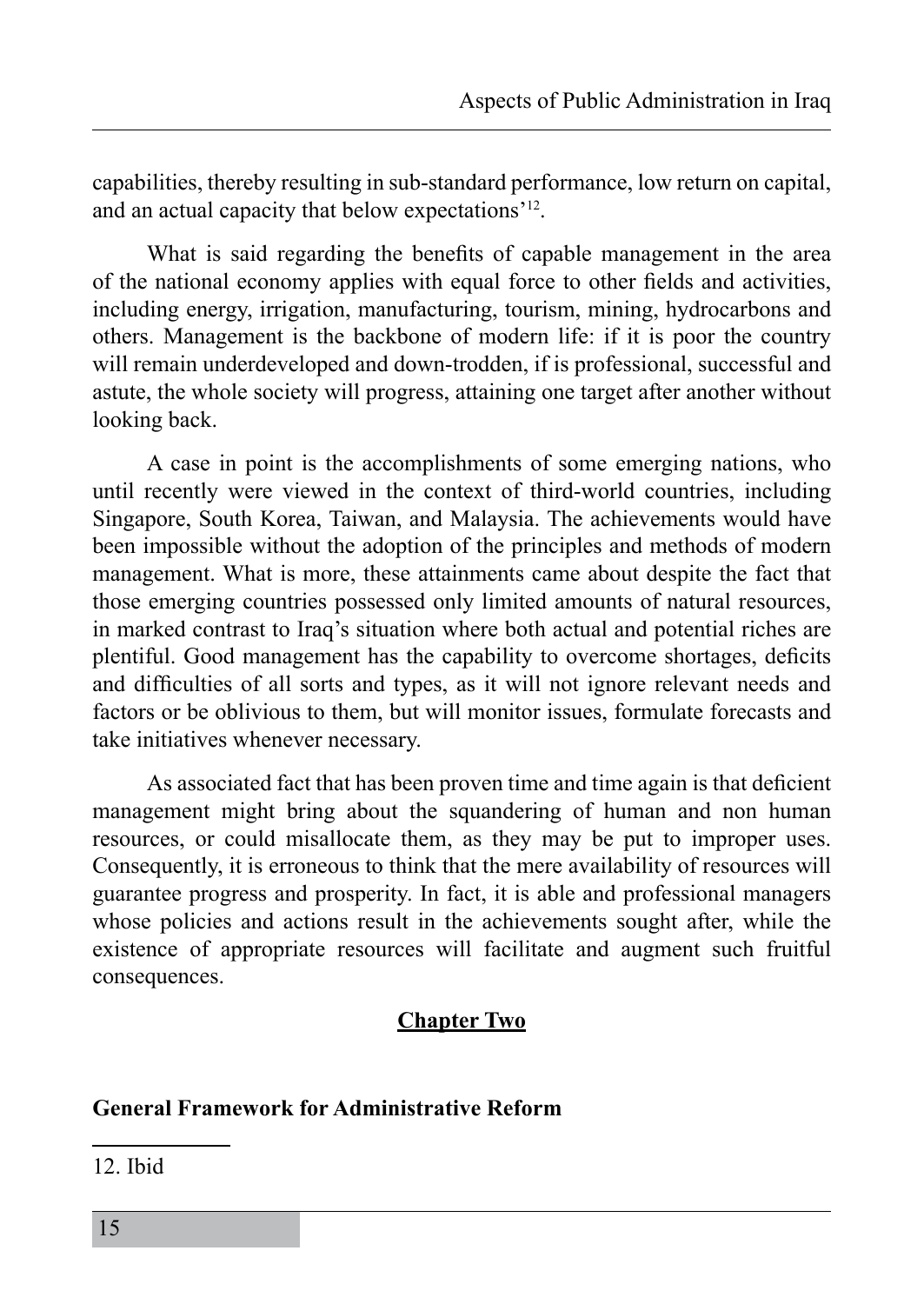It is the aim of this chapter to dwell in some detail upon the process of administrative reform, in order to elucidate its major and interlinked aspects. A start will be made by considering the need to evolve proper strategies and objectives, moving thereafter to the drawing up of reform plans and design of organisational structures. Then, there is the matter of developing systems and work-procedures, in addition to the selection and training of executives.

#### **2-1 Development of Strategies and Objectives**

It is vital to recognise at the onset that Iraq's administrative problems have been compounded and became multi-various; hence the reform we are seeking will not come easily. Yet, this does not mean that the situation is hopeless, only that the path will be fraught with hurdles, requiring perseverance and patience. Other nations had successfully followed this route, a fact that indicates that such a marathon achievement is at once both possible and a great challenge.

The first requirement is to have a proper strategy and clear objectives for every ministry or organisation/department - indeed for the whole government machine. Such a strategy must spring from the nature of the role to be fulfilled by that ministry/organisation/department, in a fashion that is integrated and coordinated with parallel ministries/organisations/establishments.

Objectives will be derived from the strategies, while noting in particular the relevant environment, both internal and external, as well as pertinent capabilities whether human or otherwise. Looking at a ministry such as that of higher education, the overall strategy might encompass meeting society's requirements of graduates of various specialisms, in order to push forward the wheels of socioeconomic development. On this basis, we would be able to derive the suitable objectives of this corner of the government apparatus, which can include the provision in sufficient numbers of graduates of the requisite quality, who would be recognised as such by professional bodies and on an international level. The quality standards of graduates would need to be corroborated and documented by using appropriate methods that are seen as objective and credible.

If we now look at the ministry of foreign affairs, the strategy may focus on polishing Iraq's image in the world, while also developing links with governments, multi-lateral organisations and non-governmental agencies. All this should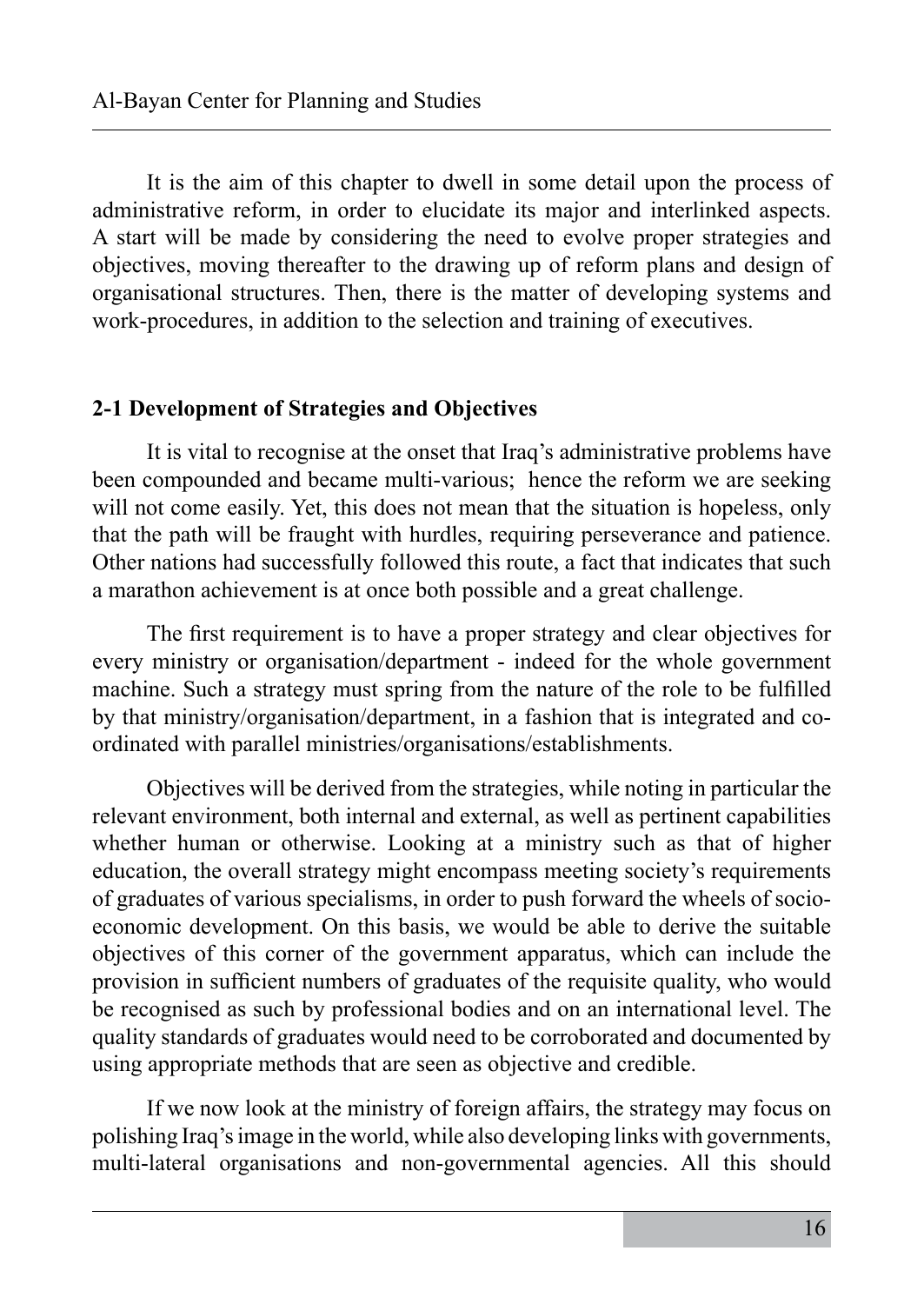improve the country's international standing and make it more respectable, so that Iraq would become effective in all types of world gatherings and pursuits. From a strategy of this kind, short, medium-range and long-term objectives can be deduced with quantitative targets that are easily measured.

It is noteworthy that the science of management devotes cardinal importance to the matter of 'objectives' and views this as a central issue for the competent manager's activities and efforts. Five points can be put forward in this connection:

First, it is advisable to clarify the objectives for each main section/ department within the organisation, as these will flow from the organisation's overall objectives.

Second, whenever a main division is split into departments, and these further sub-divided into units, it becomes imperative that objectives are set for these as well. Indeed, each one of the individual employees in these departments/ units should have their objectives determined and clearly set.

Third, it is essential to devote sufficient amount of time-cum-effort in order to evolve these objectives in a way that is realistic and rational, involving serious dialogue among relevant people, so as to arrive at objectives that are acceptable and practical. Also, all objectives need to be written.

Fourth, there is a need to ensure that all objectives are coordinated vertically, which means that lower-echelon objectives must contribute towards the fulfilment of those at higher levels. Also, individual objectives of those working within each unit must help to implement those of the unit to which they belong.

Fifth, it is vital to secure horizontal co-ordination of objectives, so that objectives of the main sections underpin one another, while those of smaller units/ departments within the same section should not cross or contradict one another indeed they ought to be mutually supportive.

it is possible that some who are alien to this field of knowledge may find all this as pure theoretical detail - this is a grave error! We note in practice that the best performing organisations in the world devote special attention to the correct determination of objectives. Corporations that are singularly successful make strenuous efforts to clarify objectives succinctly, while also endeavour strongly to abide by these objectives and monitor any deviations from them.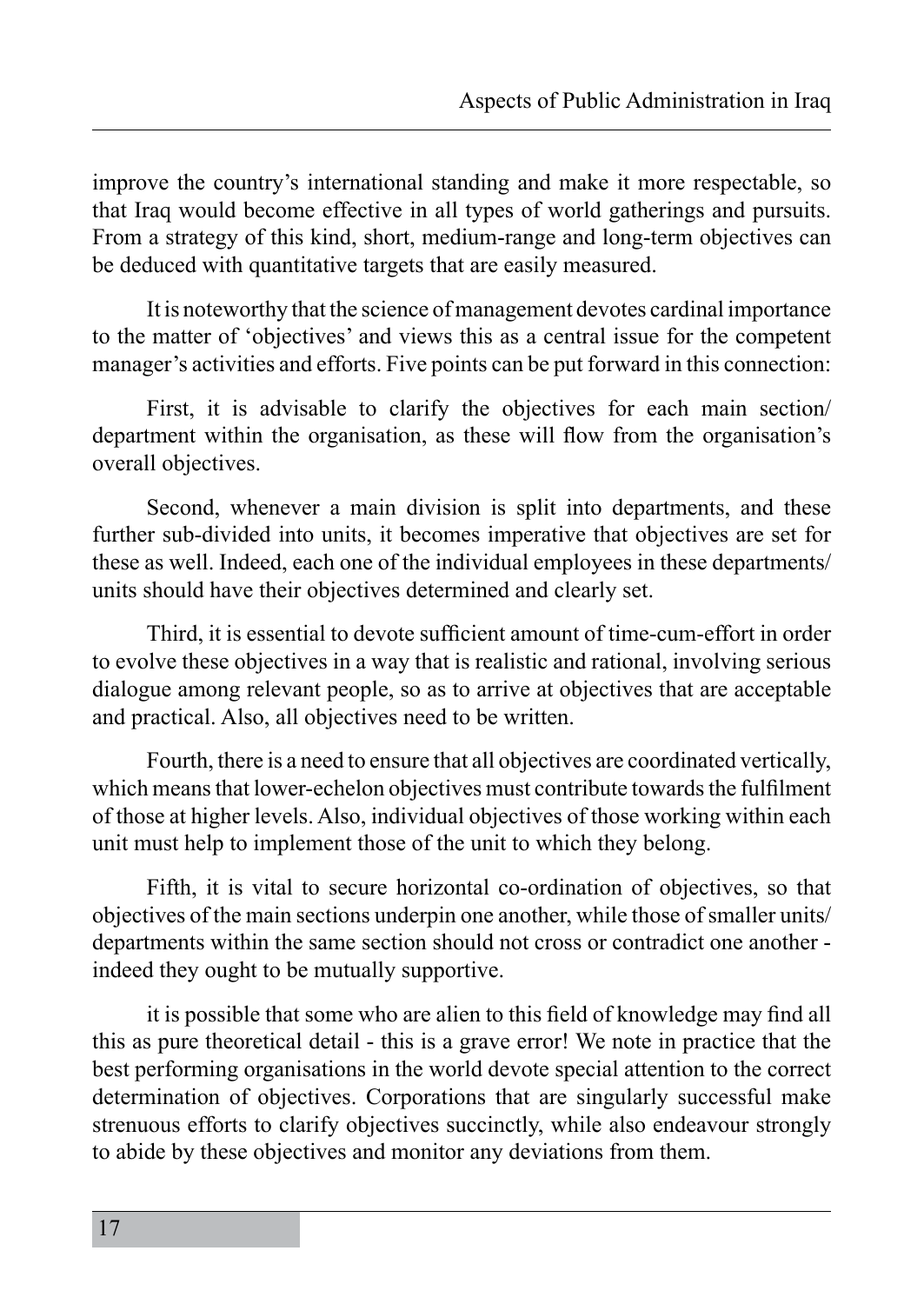#### **2-2 Preparation of Reform Plans**

Taking cognisance of what has been said so far, it is appropriate to note that any reform will have to be gradual. Prior to embarking on any actual reforms, concepts and plans will need to be evolved, as any reforming activity or effort must be preceded by serious and objective thinking, in order to spell out the requisite insight, first on the governmental level in general, then for each sector or ministry.

It is also critical to note that the first primary stage is to understand the current set-up and situation. As put by a specialist commentator, 'it is possible to adjust an erroneous solution to a correctly analysed problem, but might be difficult to find an appropriate answer to a wrongly- identified problem'13. This writer goes on to assert that the first step has to be knowing truthfully what the problem is, while 'the solution will be a natural consequence of studying the nature of the problem itself'14.

Clearly, therefore, it is essential to put together a separate administrative reform plan for each ministry, and it will be necessary to identify a comprehensive vision for each. This vision will make it possible to draw a relevant strategy and objectives. In addition, planners must focus on controlling costs and eliminating disguised unemployment, as well as re-training the staff and getting rid of administrative-cum-financial corruption.

It is glaringly obvious that over-staffing in the majority of government departments may hamper normal working, while also inflating costs and over burdening the official budget. As a result, when we embark on a rational programme to describe public jobs, it will be imperative to perform this task in ways that make reasonable use of employees' available time during a day's hours of work, with proper allowances made for permissible delays, and this will inevitably lead to the reduction of the workforce in each organisation.

If we assume that an official department currently employs some 1000 people, this number might be curtailed to 600 in the aftermath of applying a 13. Salah Shubber (2013):"My Diary at the Ministry of Health", Jawad Press, Beirut, Page 94. Source in Arabic. 14. Ibid.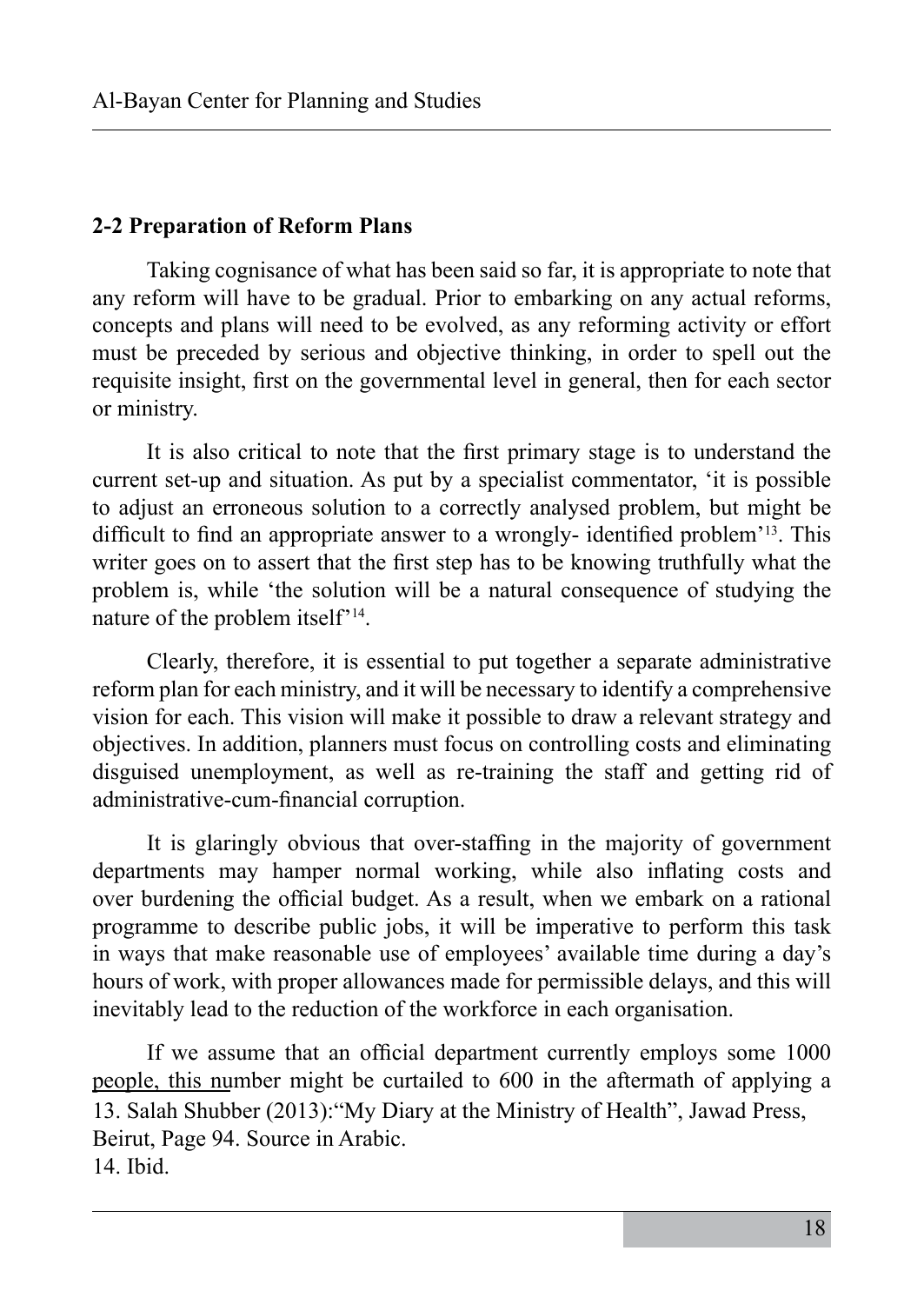comprehensive programme of job description and working-method modernisation. This will entail extra effort exerted by the remaining staff, i.e. the 600 who continue in employment. All this will raise three pressing issues:

First, there is the problem of pay. It would be fair to carry out a rational reevaluation of the salaries of those whose workload will increase. This course of action is equitable, and has actually been the norm in situation of this kind. Such a re-evaluation of salaries has to be done objectively and in accord with some basic rules.

Second, it would probably be imperative to re-train the remaining employees, so that they would understand fully their roles, in terms of their authorities and responsibilities under the new set-up, in order for them to be ready to properly deal with issues and apply the new system in a successful fashion.

Third, there is the problem of the superfluous employees, i.e. the 400 people in our example. In this regard, various organisations had adopted several possible routes to tackle this crucial problem, among which are the following three:

**a)** Encouraging the older members of staff to seek retirement.

**b)** Transferring some to other occupations within the same ministry/organisation, or to other ministries/organisations, whenever the jobs are similar in description and/or specifications, and after procuring the consent of those concerned.

**c)** Re-training the superfluous employees in order to enable them to take on other jobs, whether within the public sector, or outside in the private, mixed or cooperative sectors.

# **2-3 Design of Organisational Structures**

It is customary to draw organisation charts, in order to make clear official links among the various positions. Hence, a ministry's organisation chart will show the various organisational levels, clarifying official relationships among departments, sections and units.

It is also essential that the specific role of each unit, department, section is spelled out, thereby detailing the tasks and/or obligations of each, endeavouring in the process to avoid any duplication or ambiguity.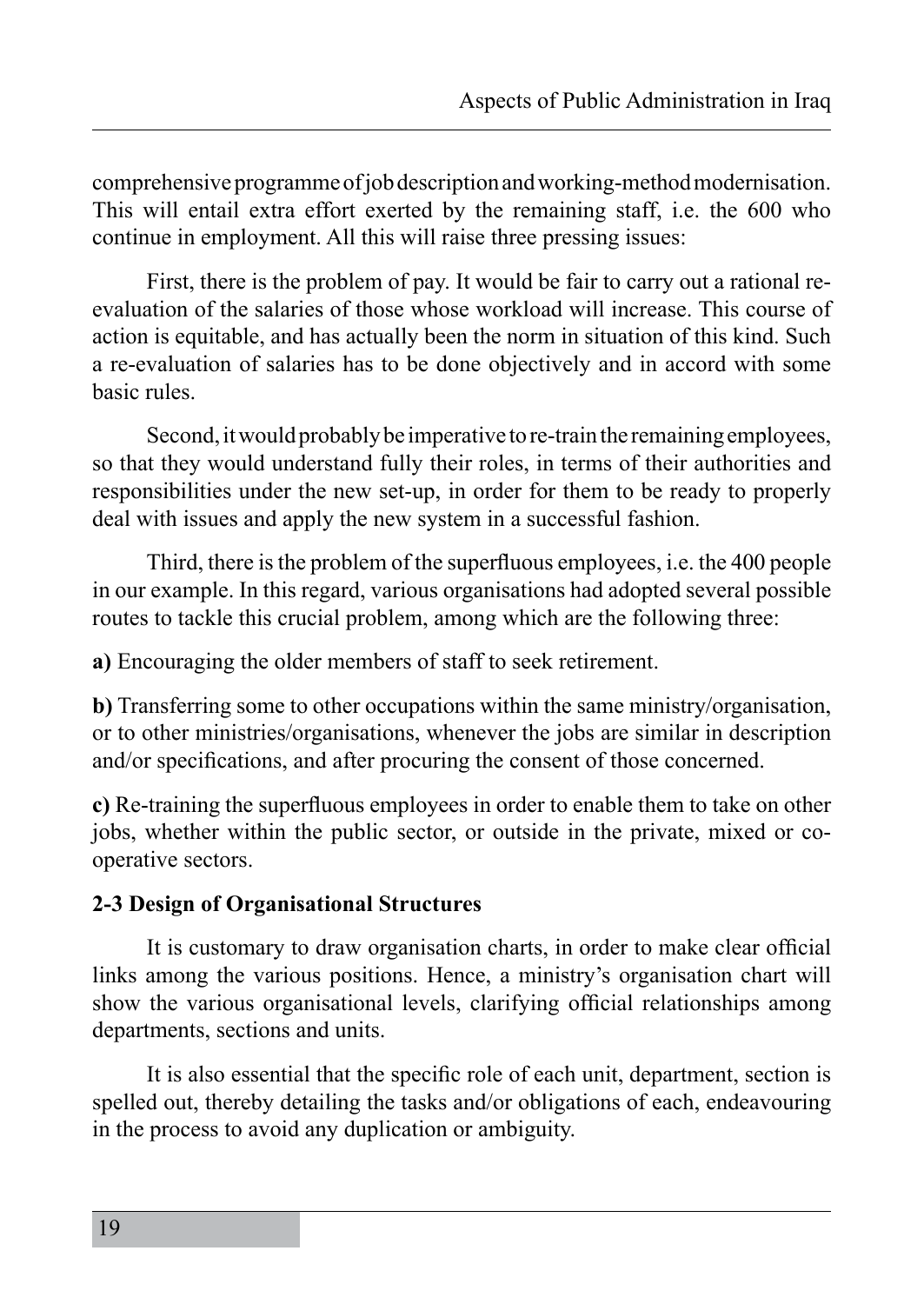

Figure 1 Departmentalisation on the Basis of Product/Service Category

Any organisation can be split or departmentalised on several possible bases, such as the type of product produced or service rendered. When a corporation produces four categories of automobiles, each major department may specialise in one of these, as shown in Figure 1. This implies that each department will undertake all the activities related to that type of cars, including the appointment of personnel, monitoring and control, financing, marketing, public relations and any others.

Yet, there are other bases for departmentalisation, five of which are the following<sup>15</sup>:

**First,** functional basis, where each department will focus a specific function, such as finance, or production/operation, or personnel, or marketing, or public relations (Figure 2).

**Second,** there is the division according to the type of operation, especially on the

15. J H Donnelly et. al., Op. Cit, Pages 218-225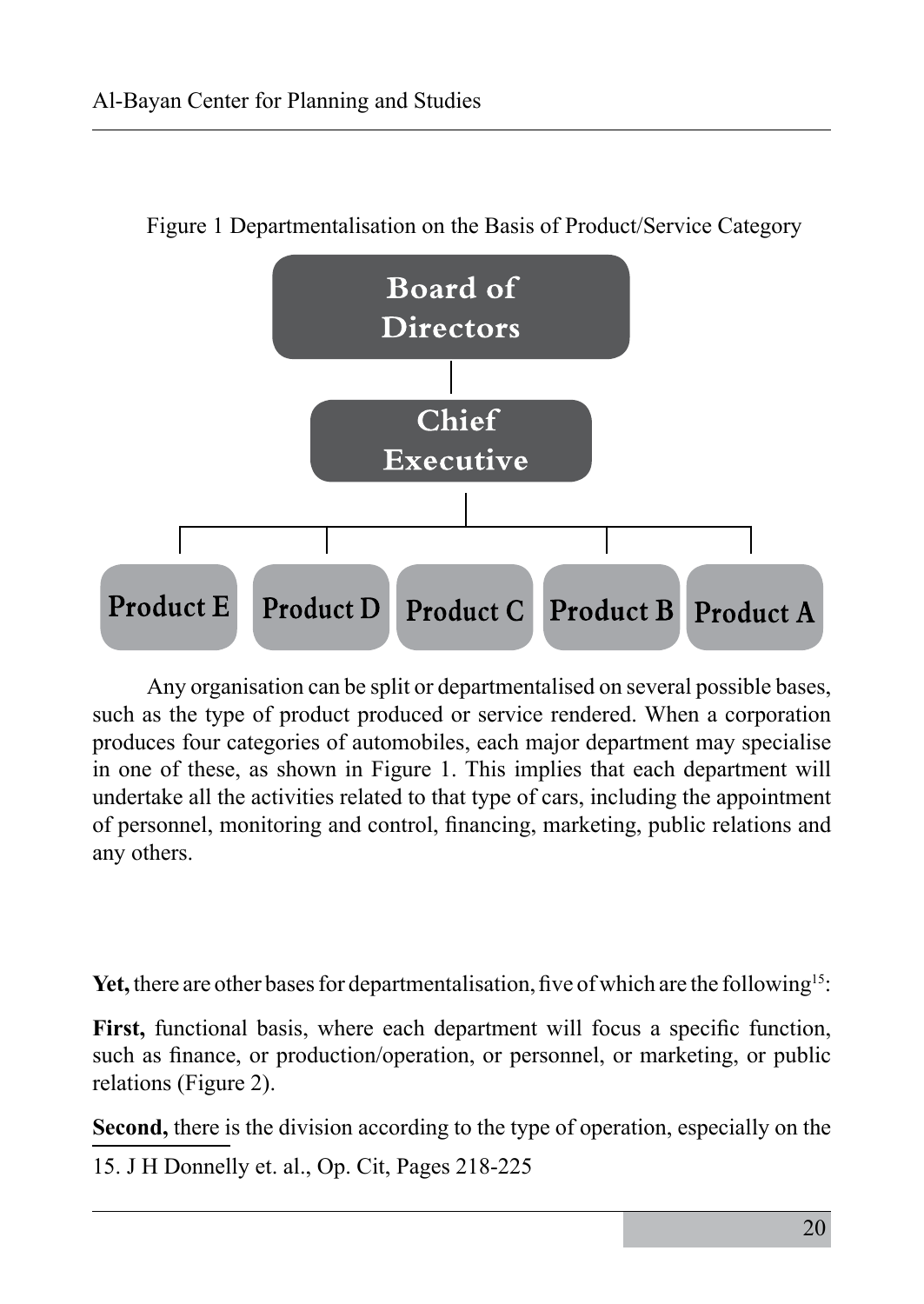shop-floor, such as welding, cutting, assembly etc.

**Third,** we can have customer-based departmentalisation, such as age-related units or complaint-type units.

**Fourth,** there is geographical grouping, which is linked to the area, town or region.



Figure 2 Departmentalisation on Functional Basis

Figure 3 Mixed Grouping (Geographic-Functional)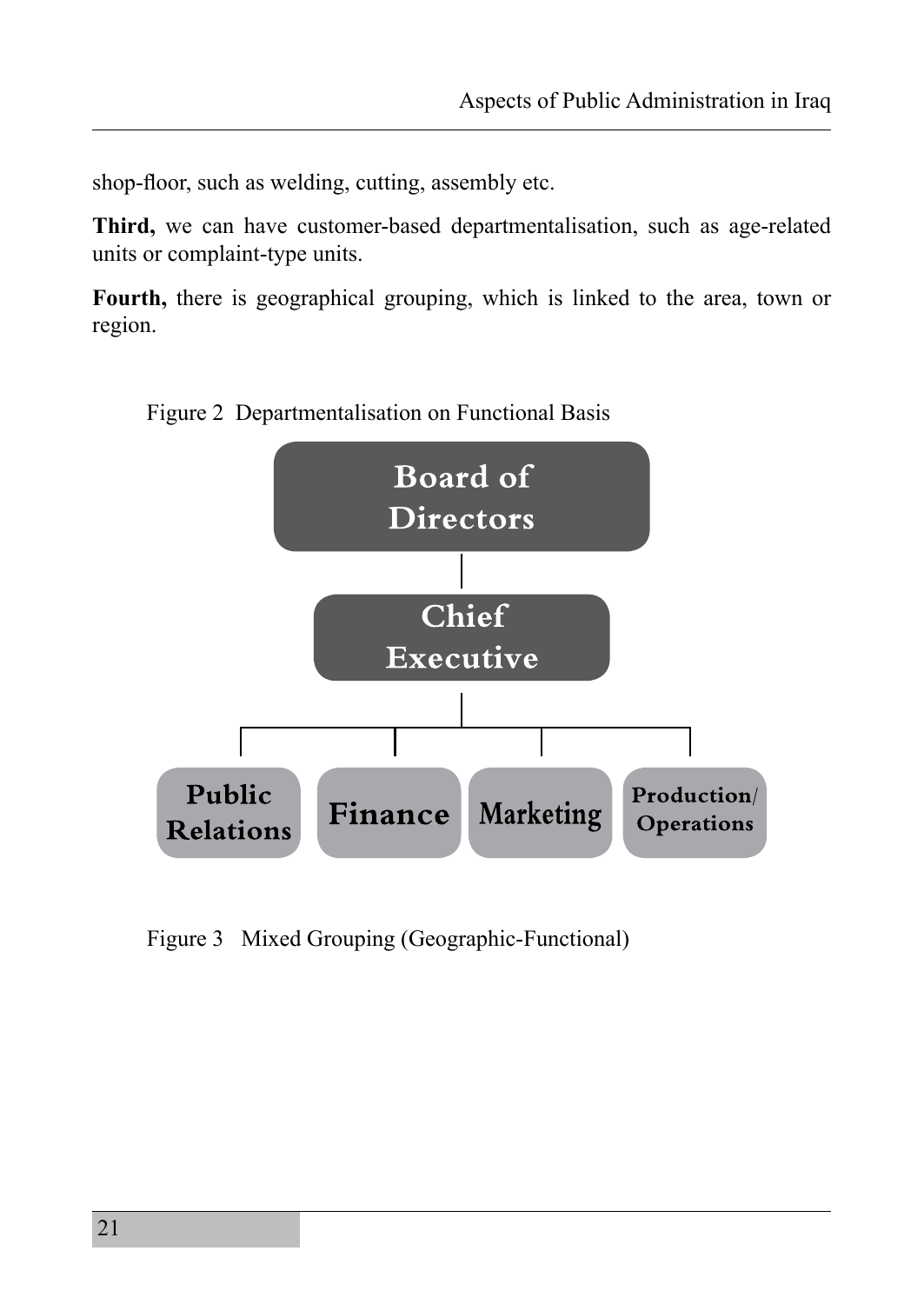

Fifth, it is possible to have a mixed basis for departmentalisation, indicating that more than one basis is used on the same organisational level. As an example, we might apply the product-type basis, while at the same time the finance function is separated and given to a specific department independent of the others (Figure 3).

It is noteworthy that the basis used for grouping activities can vary from one organisational level to another. Thus, we might adopt the type of good/service on the first level, while the functional basis is used on the second organisational level, or vice-versa. It is also possible that the various major divisions within the same organisation might use differing bases for splitting their internal activities. The production/operations division may be divided on the basis of the type of operations, while the finance division could group its internal activities according to the type of customers.

The question arises, therefore, as to the appropriate criterion that should be used for grouping in each individual circumstance. The proper principle to adopt should be that of relative importance. When the type of customer is the critical factor influencing the generation of problems and/or complications, as well as influencing the process of decision-making, this should be adopted for grouping activities. Once again, when the type of product/service is crucial and requires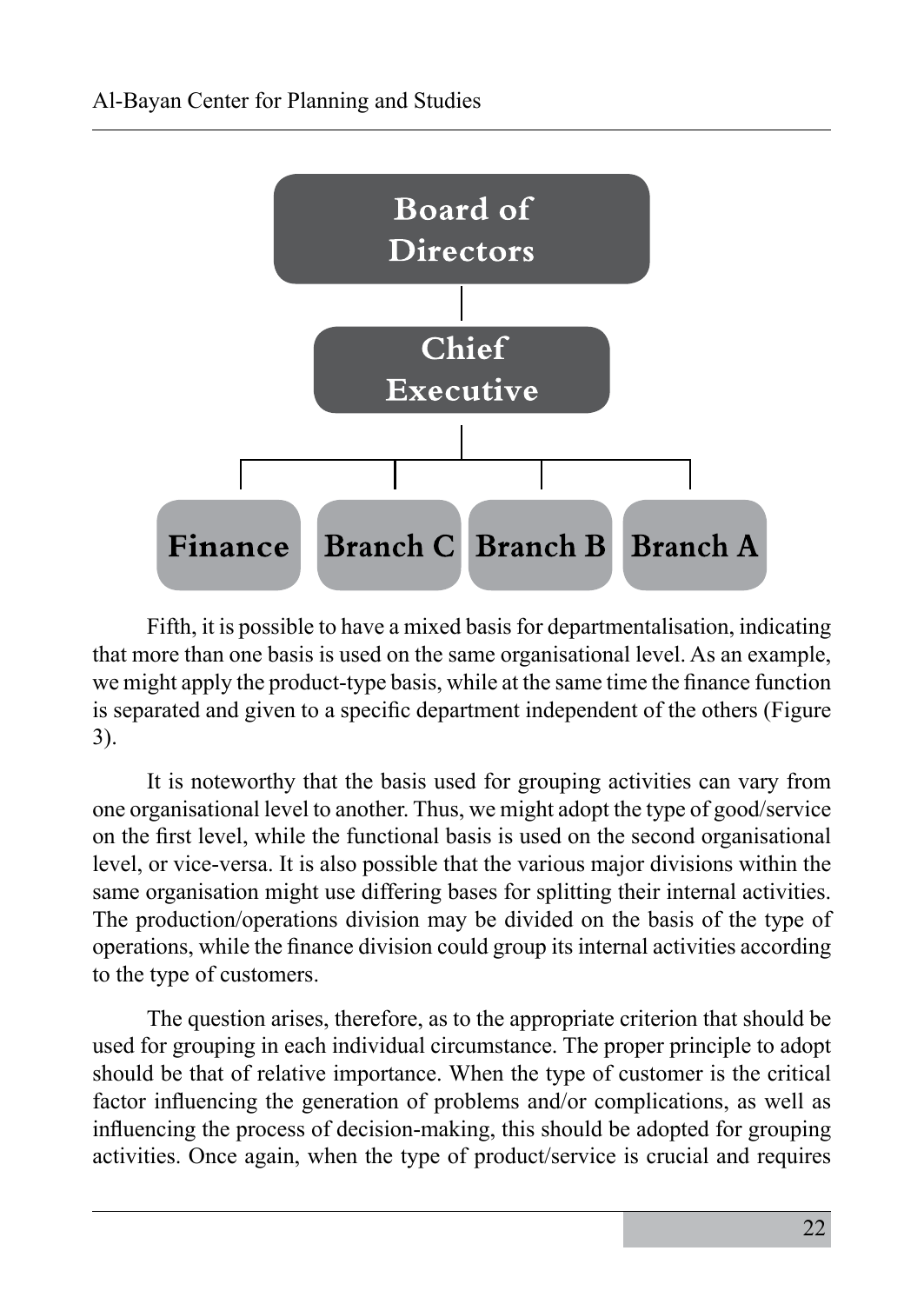focusing from managers/employees, this should be the determining factor for departmentalisation at the relevant organisation level.

It is important to note that putting together an organisational structure for any agency/body/corporation represents only part of the organizational function. What is more important is to determine the tasks/roles of each department or unit, and indeed this needs to be done for the holder of every position. In this regard, it is necessary to spell out the exact role to be fulfilled by each group within the organisation - whether large or small - while also deciding on the number of employees within that group, in addition to describing each job-position inside every group.

Furthermore, it must be stressed that the organisation manual - including the structure and job descriptions - must be viewed as a dynamic piece, in that continually circumstances might require appropriate changes. The number of groups, their sizes and prime functions, and their titles might alter as the organisation adjusts to the outside world, number of employees increases or decreases, while authorities/responsibilities could be amended when technologies are modernised or working methods updated.

# **2-4 Improvements of Systems and Working Methods**

There is, moreover, the requirement to design a working system that is both practical and modern. Such a system must spell out working methods/techniques, as well as clear channels for adjusting and revising these methods.

What are the stages to be followed by the ministry of planning in putting together the national development plan? And what are the steps in preparing the annual budget, by say the ministry of industry? And what is the sequence of tasks, discussions and forecasts in deciding whether to set up a new university within the framework of the ministry of higher education?

'System analysis' is one of the definite specialisms within the overall science of management. This field focuses on designing the optimal cycle of steps, from the point where a need/requirement is felt for a unit of product or service to the point when its actually delivered. This cycle ought to be as short as possible, with minimum cost and proper quality assurance. Care will need to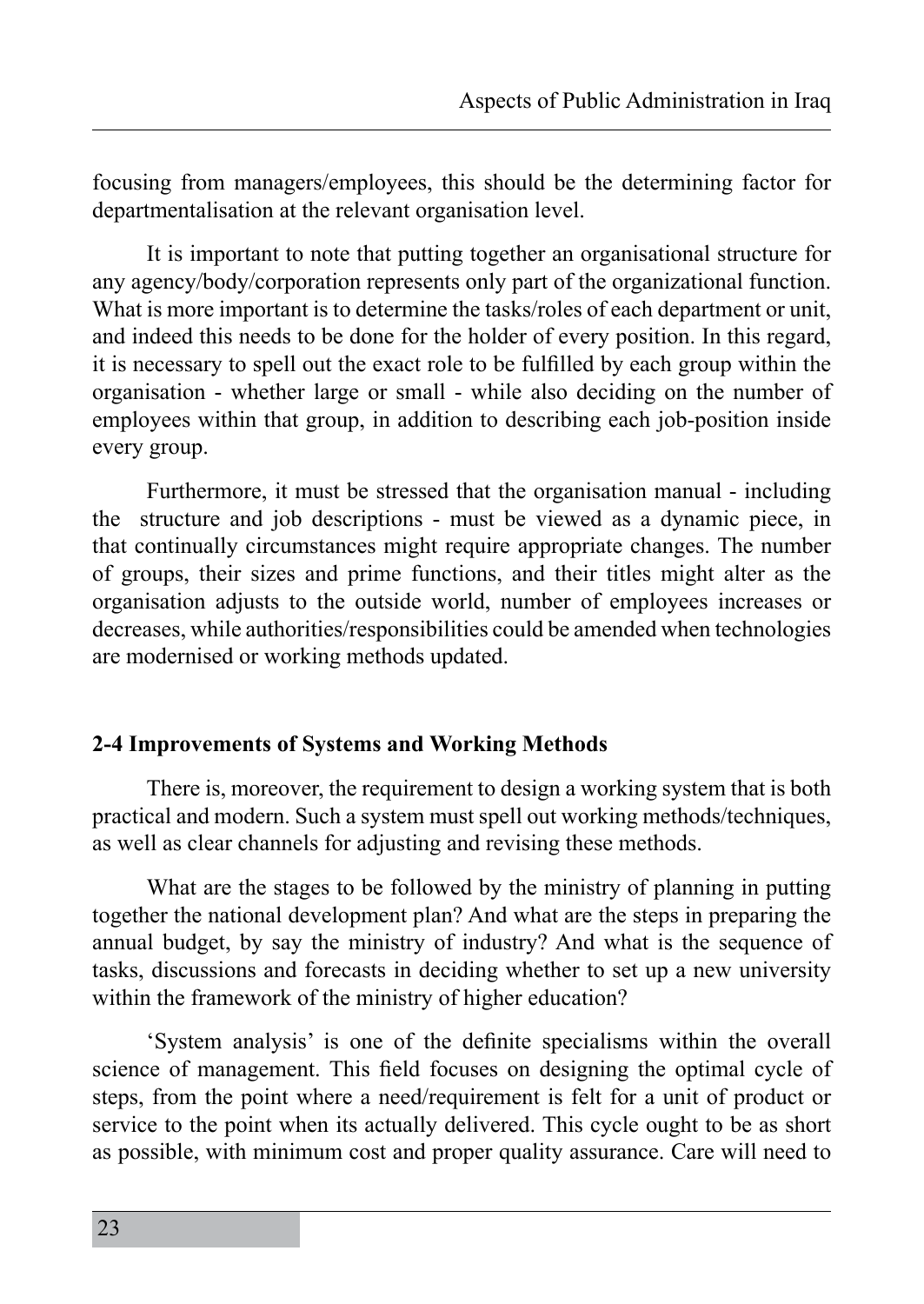be taken to avoid confusion or needless effort, whether to customers/citizens or to employees.

It is of a paramount importance that the cycle employs appropriate techniques, tools and layouts, while managers are able to continue their monitoring role and secure the design specifications for that product/service. These matters are technical and rather settle, differing in detail among organisations and agencies, while adjustments may need to be carried out from time to time, such as raising the degree of automation or changing the sequence or locations of activities, or transferring employees among positions/tasks.

As an example, a bank will have to decide clearly on the series of steps from the point that a customer presents a cheque to the cashier until they get their money. Bank managers will also have to decide on the practical steps and procedure when a customer requests a loan until a decision is taken on their application. Regarding the appointment of new people, it is incumbent on each organisation to determine the phases and procedures from advertising a vacant position up to the final decision appointing a new recruit within the organisation.

Frequently, management experts refer to the imperative of setting policies in this field, regarding this as a major duty of higher-level managers in particular. These policies have to be drawn for the variety of activities practised within the organisation, including those relating to employees' affairs, dealing with customers, design of products/services, pricing and so on. As an example, there might be a policy setting the criteria for promotion of employees; another for investigating customer complains; a third for dealing with objections received over products/services delivered; yet another for pricing of goods and/or services rendered.

It would be fair to add in this context that an organisation's success will be shaped by the quality of these policies, and the extent to which they absorb and embody relevant factors, both internal to the organisation and external to it. In addition, the quality of these policies will materially affect the image of the organisation, quite apart from the influence on the morale of employees and their rate of turnover, the latter referring to the pace at which employees leave the organisation and get replaced by others.

#### **2-5 Selection and Training of Managers**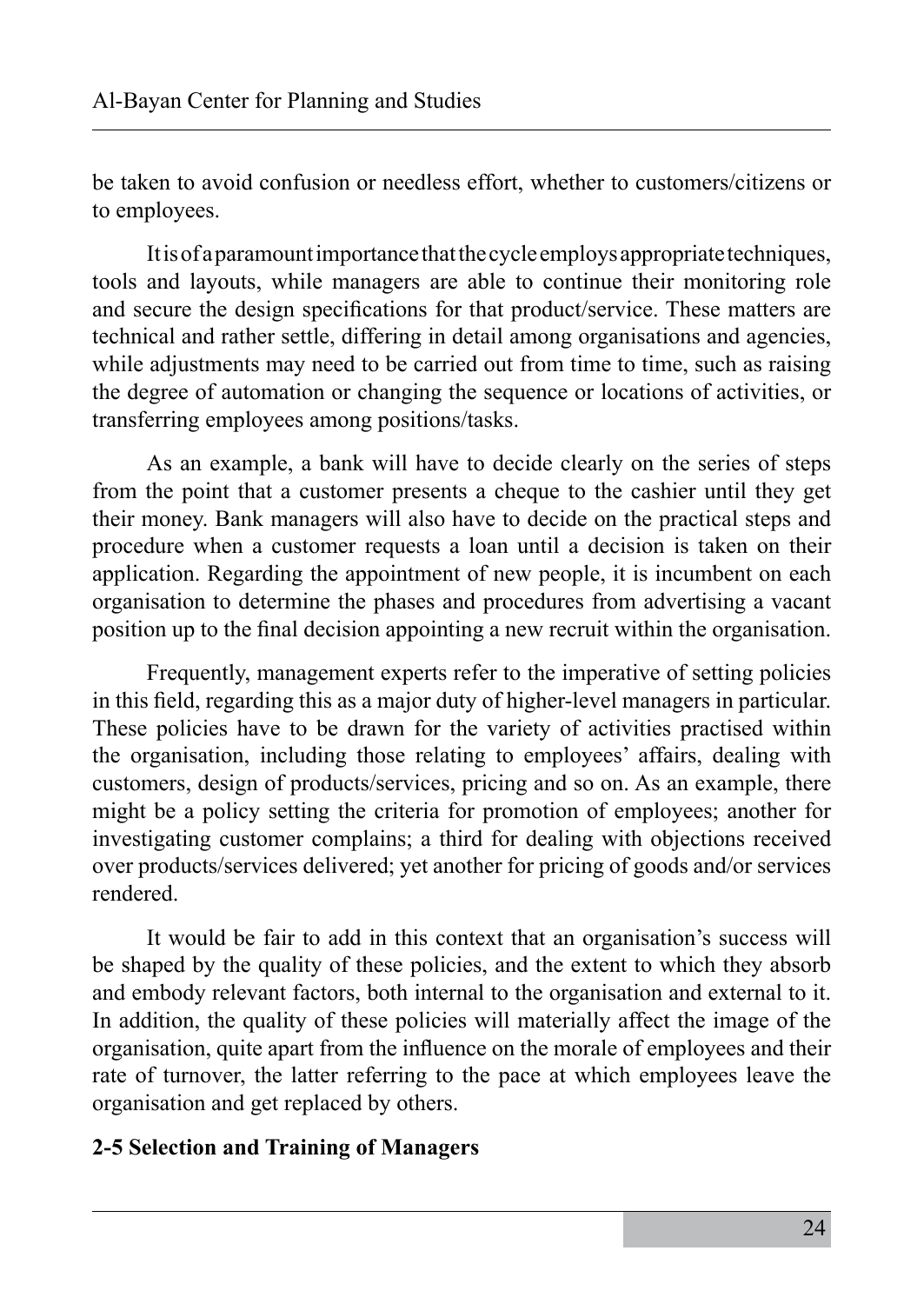In this context, the issue of selecting and training managers comes to the fore. This is a central element in any reform plan. Any reform plan will only draw up the overall framework, while the effective responsibility for sensible implementation will be shouldered by managers, with the accompanying need to tackle wisely and professionally any difficulties that might arise.

All this indicates the significance of selecting competent managers for the various positions. The nature of each managerial position will need to be outlined in some detail, in order to lay down the requisite specifications for the occupier of the position. Once this is done, the position should be advertised in the media, and the proper procedure followed in order to make the final selection-cumappointment.

It would not be wrong to emphasise that perhaps the biggest risk to any reform programme is to ask incompetent managers, or those who are not serious enough, to carry it out. Therefore, the professionalism and devotion of managers is pivotal in this regard. The scientific-cum-professional approach is for each position to be described accurately and in detail, so as to determine the specifications of that position, along with associated details concerning authority and responsibility. Job specifications must include academic/professional qualifications, any mandatory/ likely experience, and personal qualities (if any). Such an approach allows clear and effective advertising, short-listing of candidates, and ultimate choice on a professional and objective basis.

Yet, it is not sufficient to appoint suitable managers. Appointment must be followed by training, both skill-related and organisation-focused. The appointment decision - if done professionally - means that person X is suitable to fill the position and to discharge its relevant duties. The prime aim of on-the-job training is to maximise the outcome, in terms of the quality and quantity rendered by the new appointee, so as to benefit the organisation and help in the attainment of its objectives.

Two categories of training can be remarked on here. The organisationbased type should acquaint the individual with the nature of the organisation, its role and functions, the organisation structure and the challenges it faces. Also, the role and significance of the individual's position within the organisation should be clarified. The other type of training is professional or technical, concentrating on how to perform the job as well as possible, as when teachers/lecturers are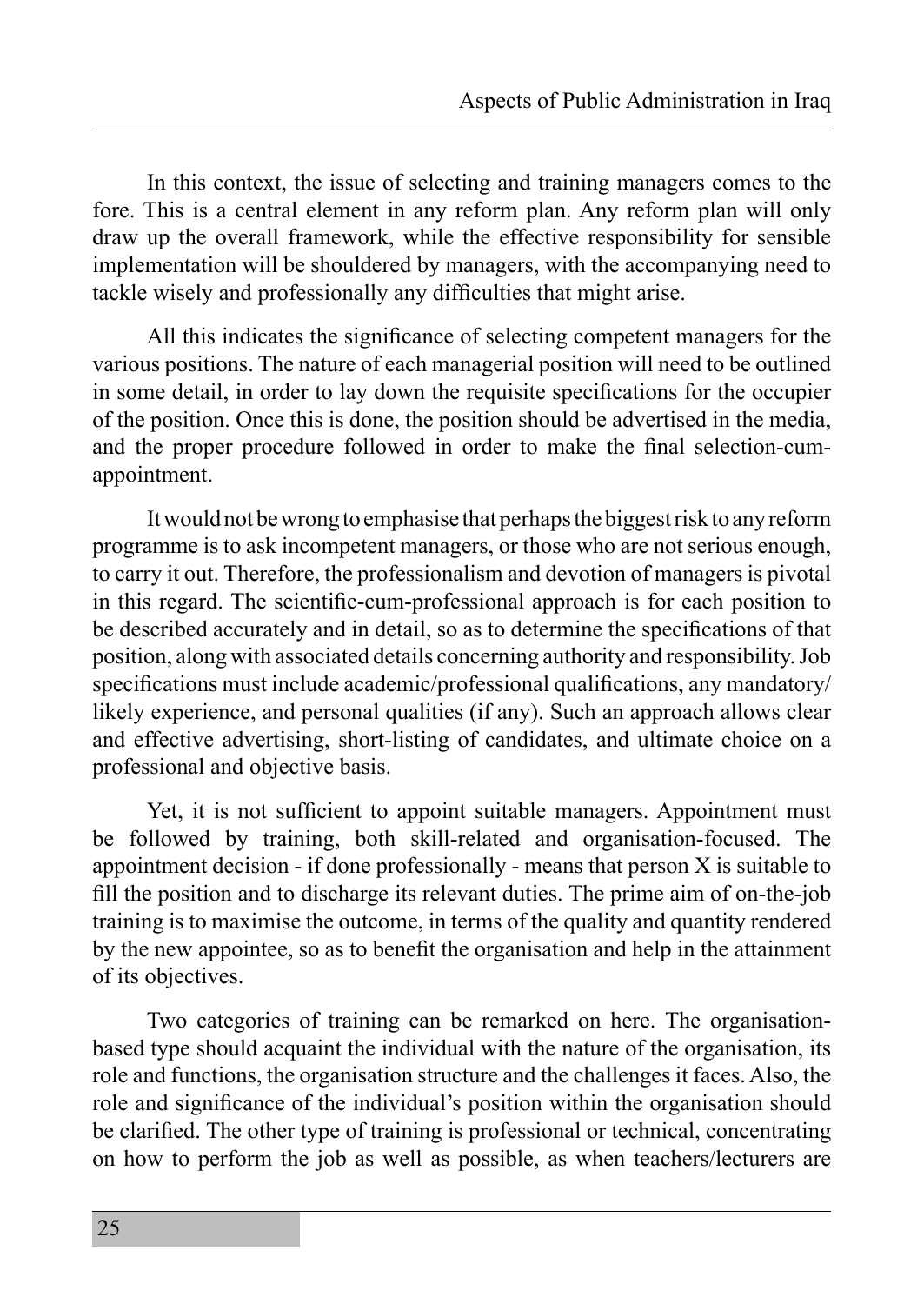instructed over the best teaching methods, or when engineers are directed on making the most practical and useful product designs.

A final note should be added here on the need for continual training, i.e. additional training from time to time. Today's world is changing fast, so much so that technologies keep developing in all fields, while fierce competition among nations and organisations has become a fact of life. Consequently, those who take the initiative, adopt new thinking, and modernise fast will surely stand above the rest.

# **2-6 Input-Output Ratio**

Looking seriously at management endeavour, we can say emphatically that the aim is to maximise output (both qualitative and quantitative) in relation to input. If, for example, we look at the number of units produced annually of a given product (e.g. cars, men's suits, pens etc.) we may compare this with the inputs used over the year, including the number of labour hours, materials used and energy consumed. As these inputs differ in kind, it is customary to consider their total monetary value, so as to compare this with the size of output. Again, output can be measured in physical units, or we may take its monetary value.

This line of thinking applies in equal measure to service organisations whatever might be their nature, such as those involved in banking, air transport, health-care or those issuing personal documentation to ordinary citizens. Here again, we may set the final outcome over a given period (taking quality and quantity) against the inputs entered into operation, including manpower, energy, building space, equipment, materials etc.

Whenever managers are able to maximise the output against the inputs utilised, their efficiency is viewed to be higher and capability of a higher grade. What is required from management in this regard is pretty clear, and includes several aspects: proper selection of employees plus adequate training, direction and monitoring, in addition to ensuring the availability of materials and other requirements at the correct times. Then, there are the higher-level managerial activities such as planning and organising, quite apart from looking after the morale of all employees.

A simple and primary measure of efficiency can be put as follows: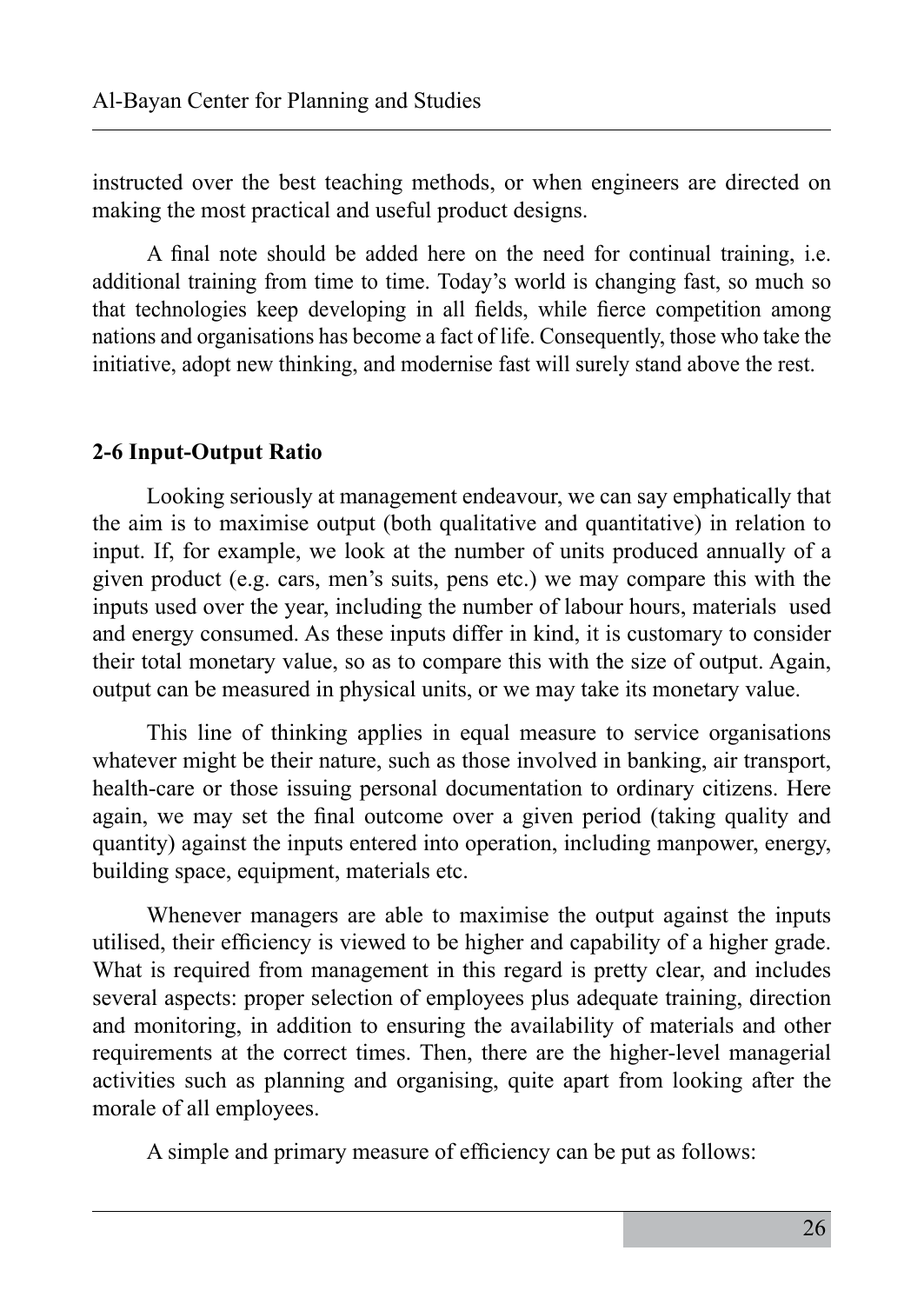# **Labour Efficiency Measure:**

Average number of units produced per month

---------------------------------------------------------------------------------------

Average number of labour hours expended per month

The above measure can be used when we need to consider the efficiency of employees by comparing their output with the number of hours they put in.

However, we can use a more general measure by considering all inputs, including the total value of labour hours expended, the cost of materials and energy utilised, rentals paid for buildings, plus costs of other inputs. In this case, we will have the following measure:

# **General Measure of Efficiency:**

Average number of units produced per month

-------------------------------------------------------------------------

Value of all inputs utilised (monthly average)

Before leaving this subject, it is pertinent to mention two points. Firstly, the measurement of efficiency is not confined to organisations or agencies offering tangible products, such as cars, bicycles, rice, tomatoes or soft drinks. It is quite possible to gauge the productivity and efficiency of a bank, university, census office, or a petroleum-filling station.

The second point is that computing the efficiency figure is not in itself very informative. What is required is to compare and contrast this figure with parallel ones, so as to be able to arrive at useful information. Three types of comparison can be noted here:

First, there is historical comparison, as when we compare this year's figure with last year's, or those of the previous three years.

Second, there is comparison with corresponding organisations/firms within the same sector or industry. We can also make comparisons among units/ departments/sections/branches within the same firm or organisations.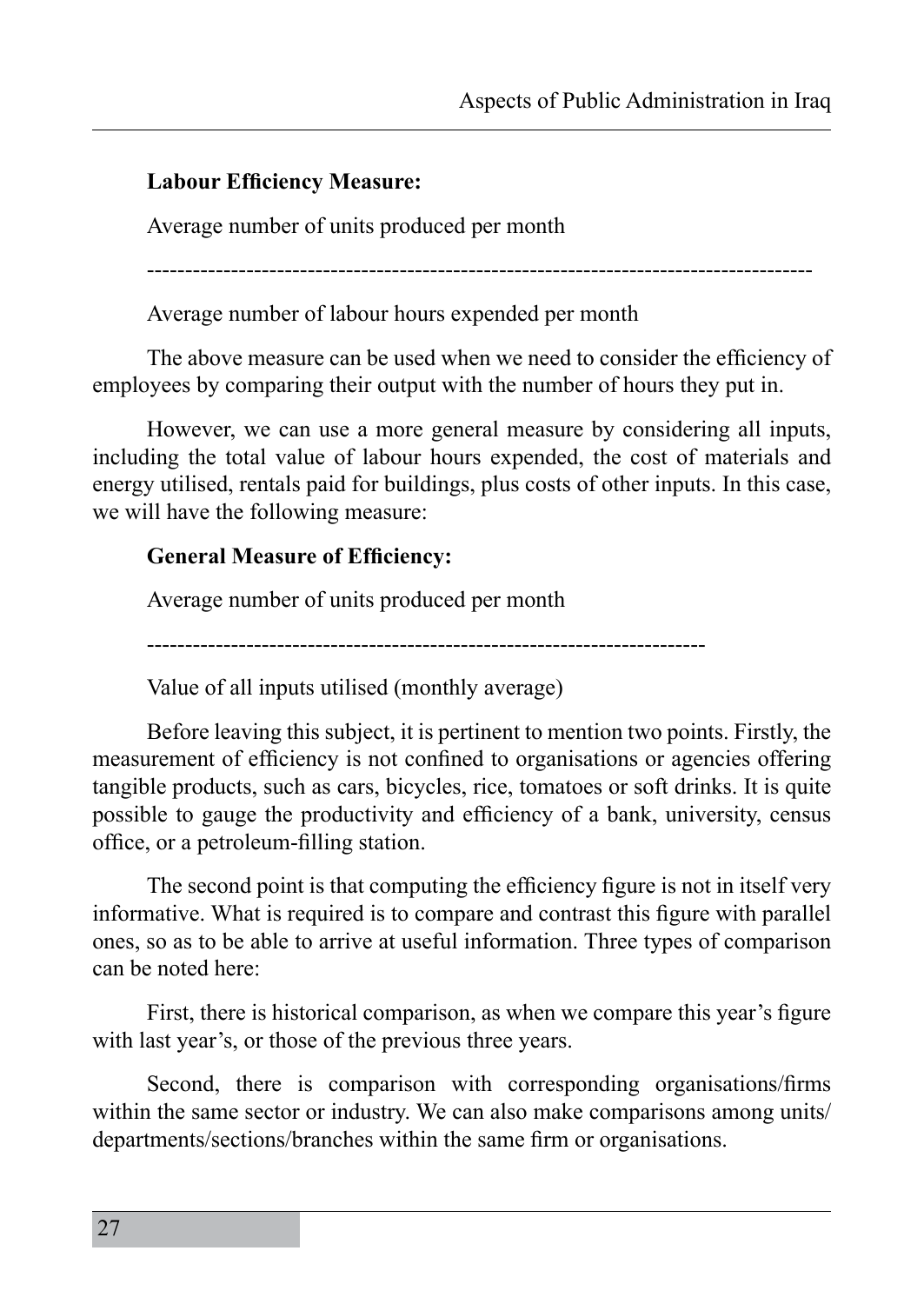Third, comparison with a pre-set target, as when this target had been decided upon in a given budget or a plan. We may have decided on a standard time for a patient waiting to see a doctor, or an average time to cash a cheque at a bank, or a recommend time to prepare the financial figures of a given department.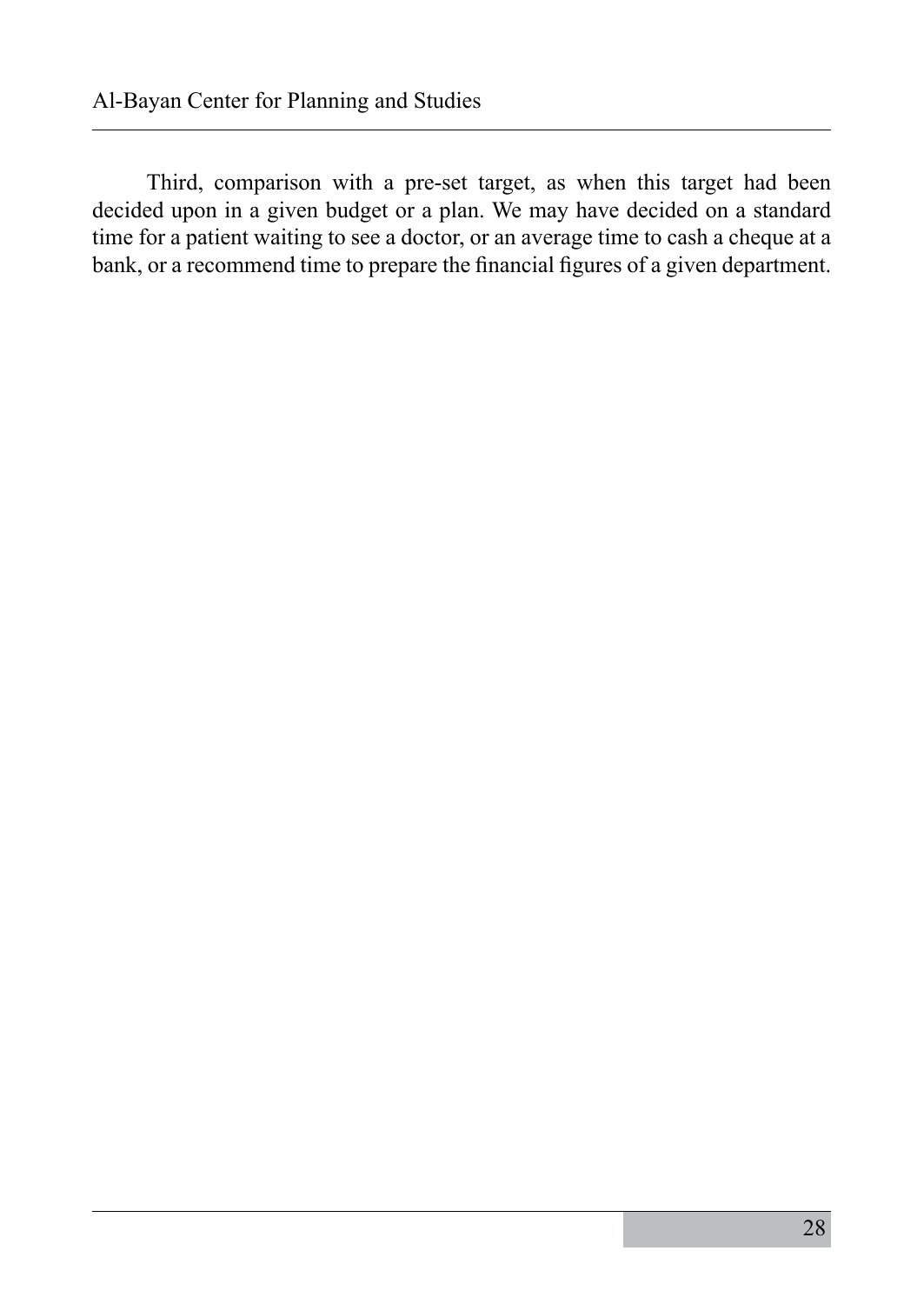# **Chapter Three**

#### **Implementation of Overall Plan for Administrative Reform**

It is the task of this chapter to explore how an overall programme for managerial reform might be put into practice in Iraq, with a focus on official bodies, ministries and agencies. There is first the need to evolve visions, strategies, and organization structures for each ministry, agency and major organization. Once that is done, job descriptions and specifications come next.

Job positions will have to be performed in an objective and professional manner, while the requirement to periodically appraise employees must follow. Then there is the basic matter of motivation, incentives and promotions. In order for such a programme to be realistic, execution will have to be gradual, beginning with a pilot scheme intended to set the tone and thrash out any likely obstacles or challenges on the arduous and lengthy road to reform.

#### **3-1 Job Descriptions**

Management science emphasises the necessity of describing all jobs in a clear and precise fashion, starting from the apex of the organisation pyramid, down to middle levels, ending with menial occupations. Well-managed organisations take great care to ensure that this is done. In fact, modern corporations and organs usually contain a unit/department specially set-up for employee affairs, whereby ensuring proper and accurate job descriptions is regarded as one of their chief duties.

In essence, the description spells out the various tasks demanded from the occupier of the position and the authority entrusted to him/her. What are the duties associated with a design engineer, or account auditor, or sales assistant or safety official? The authorities and responsibilities of each position must be clear and unambiguous.

'Authorities' are what the position-holder can take initiative on, normally without the need to consult the line-manager or anyone else. Can the manager spend money on purchasing certain items, and what is the maximum limit? Or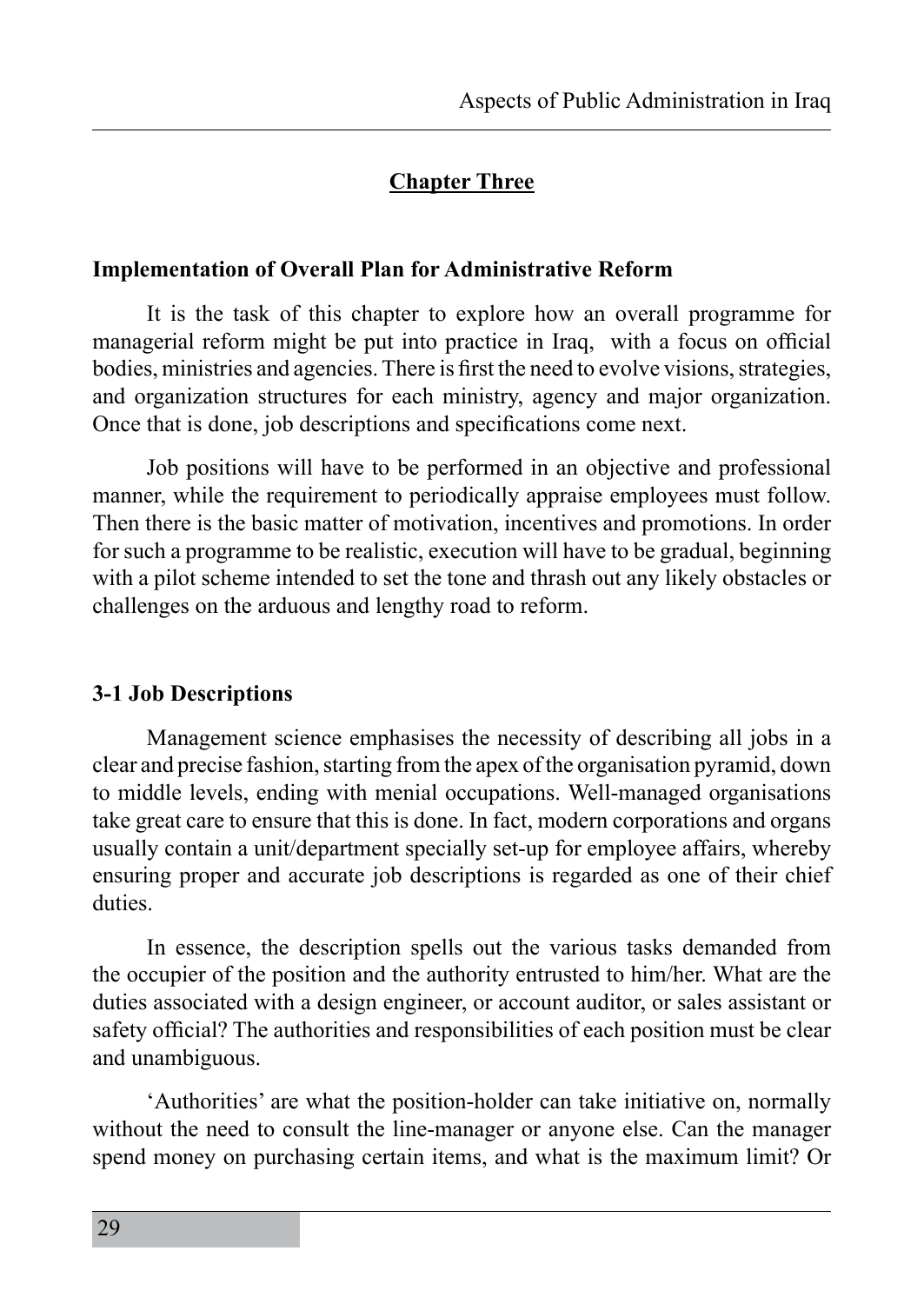can they appoint new personnel or enter into a contract with another entity for the purpose of procurement? If so, what are the limits on such authorities?

Quite often, we notice that authorities are conditional, as when the positionholder is required to consult with others prior to making the final decision. Conditions of this kind are often present when personnel are appointed, or when new contracts are promulgated, or when sales promotions are made. In actual fact, an astute manager may take the initiative in consulting with other relevant individuals (or perhaps experts) even where such conditions are not stipulated, the aim being to enrich and rationalise the decision taken.

A basic and well-established axiom in management is that any position's authority must be commensurate with the holder's responsibility. While no-one objects to this fundamental principle, difficulties do often arise when we attempt to put it in practice. What the principle means is that the holder of any position must have sufficient authority in order to discharge his/her responsibilities as competently as possible.

A manager in a census documentation office might be responsible for issuing around 100 personal documents per day, and may have 50 employees as subordinates. It would be expected that this manager has the power to draw sufficient stationery from the warehouse, be able to monitor employees' timekeeping, and request suitable training for new recruits to his/her office.

However, it is probably false to assert that this correspondence between authority and responsibility is easy to achieve. Not infrequently, a manager demands wider authority that what is warranted in actual fact, in order to extend his/her power and raise the profile. Yet, top and middle managers have to keep matters in perspective, not allowing too much authority, nor too little. Thus, rational objective decisions are required.

It also occasionally happens that a manager does not utilise all the authority granted to that position, due to certain factors, such as expected conflicts or unwelcome consequences. At other times, the reverse situation might occur, i.e. the manager going beyond their correct authority. Higher-level managers need to be alert to both types of situation, not allowing either case to continue, and acting through proper direction and/or re-training.

As we can see, therefore, the existence of at least one expert in this field (i.e.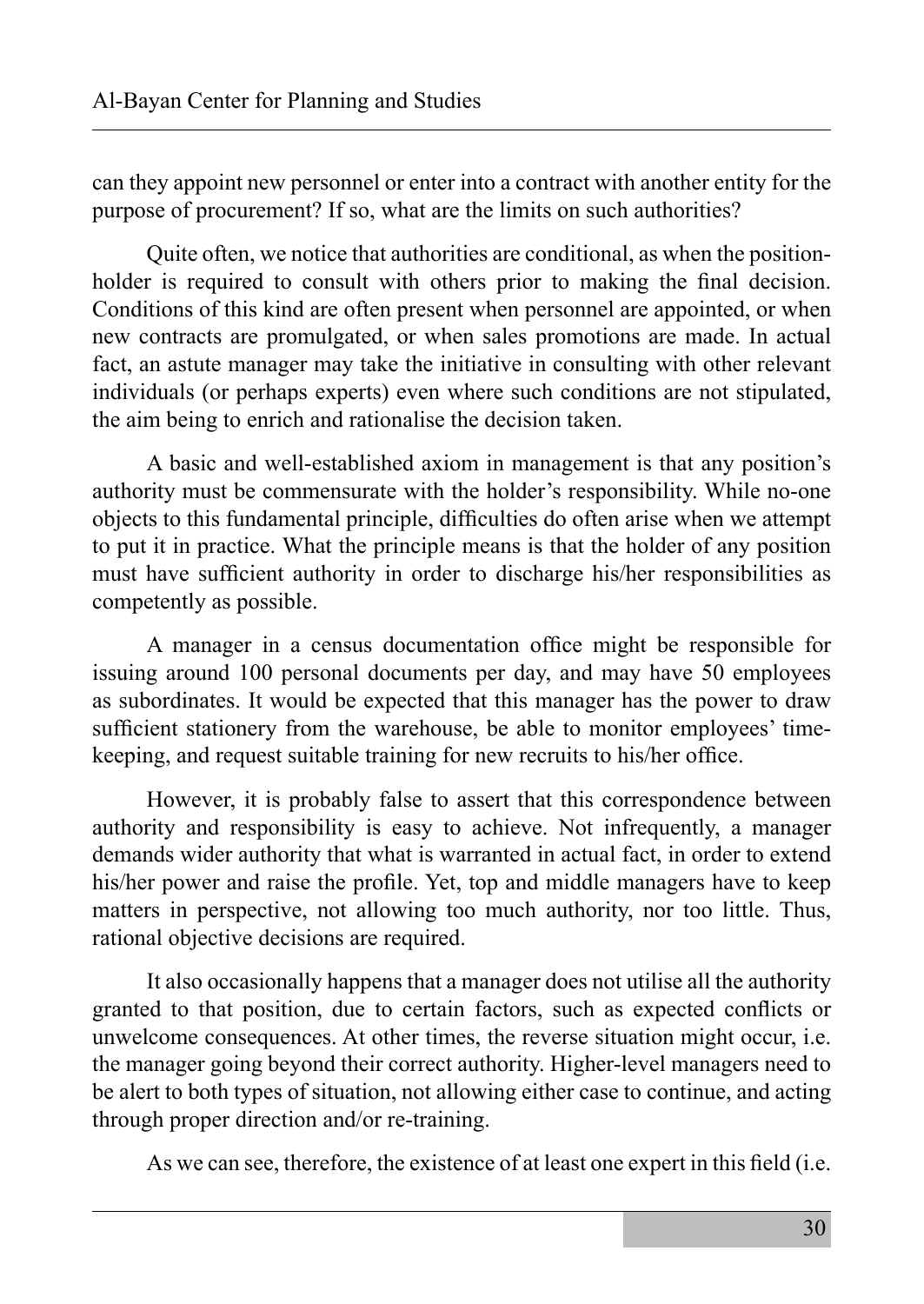job description) within the department of employee affair is highly recommended, particularly in the case of a large or medium-sized organisation/agency. This aspect is strongly linked to a significant and specialist field in management science, namely motion-and-time study, which is an expertise particularly related to jobs and occupations that are routine and repetitive in nature, often found on lower levels of organisations.

Experts in motion-and-time study monitor the performance of a given job several times, with the aim of making adjustments in order to arrive at the best method to carry out the elements of the job. This might involve changing the sequence of the various elements, changing the equipment/tools utilised, and altering the layout of the work station. The final objective is to devise a new method that reduces the standard time (to produce one unit) to minimum, limits costs, and/or eases the task of the worker/employee, without any compromise to quality standards.

We can thus see that the description of any job will need to be related to the type of work done, and the expected productivity level. It is on this basis that job specifications can be determined, clarifying the qualifications and competences that the position-holder must possess, whether these are academic by nature or experience-related or resulting from short training courses and such like.

3-2 Periodic Appraisal of Employees

There is another ingredient of good management, which is no less vital than proper and accurate job descriptions, namely the periodic and objective evaluation of employees. Any successful company or organisation that demands respect from its environment, as well as its own workforce, must institute such a system and have it function effectively. Employees must be appraised at least once a year, while many corporations/agencies do it more frequently, e.g. every six months or every three months.

Employee appraisal must be given prime attention and be taken very seriously, otherwise it is not worth the effort, and will not gain respect from the most important quarter - the workforce! An initial requirement is to design a form that is comprehensive and appropriate for this purpose, which may differ somewhat from one section/department to another, according to the nature of the activity. The line manager must perform the appraisal for each employee during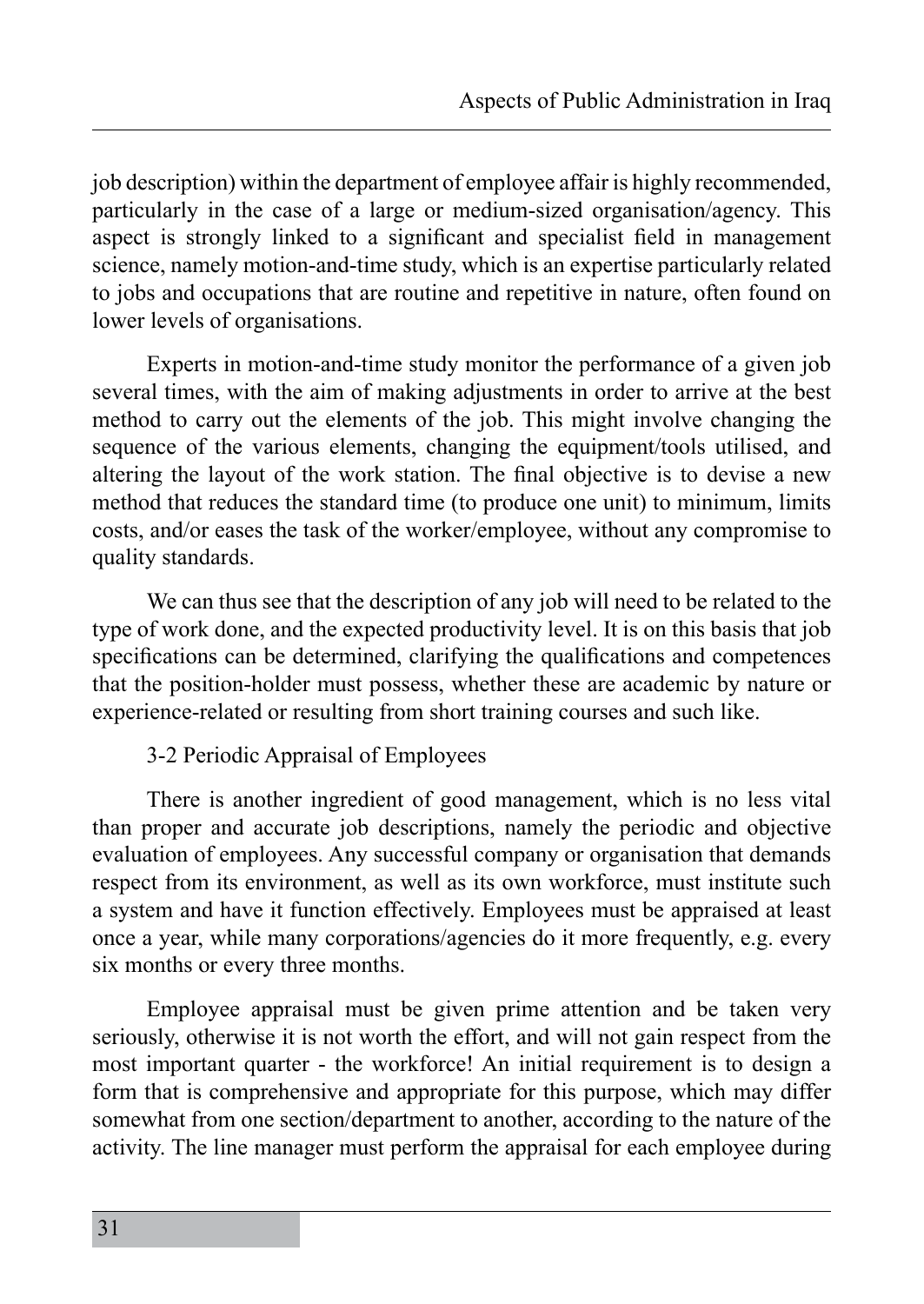a meeting attended by both, i.e. the line-manager and the subordinate.

Part of the form is usually devoted to the comments and impressions of the employee, also spelling out the latter's aspirations and plans for the future. This part of the form (Part A) is completed by the employee prior to the meeting. The employee would also set out his/her achievements during the relevant period, his/ her future plans, difficulties encountered at work, suggestions for improvements, and any other pertinent issues.

Figure (4) presents a general model of the nature of this form, which needs to be especially designed for each organisation/agency, and probably for each department or unit. In essence, the aim is to glean objective, practical and precise information to the highest possible degree, so as to furnish a solid basis for fair and sound decisions.

At the appraisal meeting, all views and comments will be thoroughly looked at, in order to enable the line-manager to make a truly appropriate appraisal and decide over the employee's future. In the final analysis, the manager might recommend moving the individual to another job, or to be promoted, or to receive a penalty, or any other course of action - whether positive or negative.

When employees realise the importance and seriousness of this evaluation, they usually grant it the attention it deserves. If this appraisal system is seen to be operating effectively, it becomes a sharp tool of motivation, prompting the workforce towards high performance. Well-managed and successful organisations exert strenuous efforts to train their managers to be effective appraisers, including such elements as how to tackle subordinates during the appraisal meeting, sound preparation for the meeting, and how to design the appraisal form.

| <u>  Part A</u>   |                     |
|-------------------|---------------------|
| Basic Information | Department/unit     |
|                   | Employee's name     |
|                   | Line-manager's name |

Figure (4) Form for Periodic Appraisal of Employees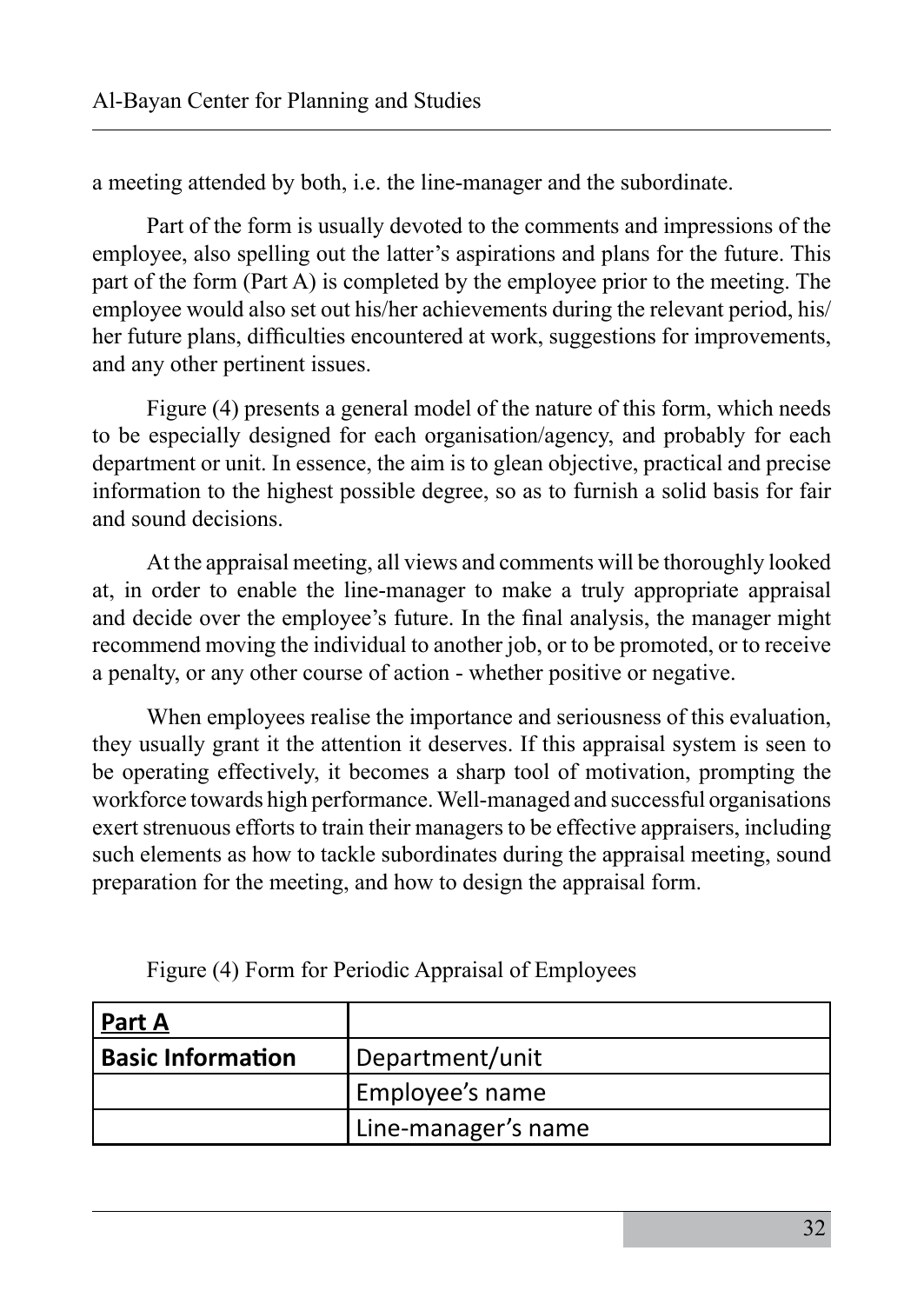|                                        | Date of appraisal                                          |
|----------------------------------------|------------------------------------------------------------|
|                                        | Relevant period                                            |
|                                        | From<br>To                                                 |
| <b>Part B</b>                          |                                                            |
| To be completed by<br>the employee     | Job title                                                  |
|                                        | Main tasks done during period                              |
|                                        | Difficulties faced by employee                             |
|                                        | Employee's proposals                                       |
|                                        | Other remarks / points (add another sheet<br>if necessary) |
|                                        | Signature                                                  |
| Part C                                 |                                                            |
| To be completed by<br>the line-manager | (1) General evaluation of the employee's<br>performance    |
| after the appraisal<br>meeting         | a) Excellent                                               |
|                                        | b) Good                                                    |
|                                        | c) Medium                                                  |
|                                        | d) Below average                                           |
|                                        | e) Poor                                                    |
|                                        | (2) Comments on (1)                                        |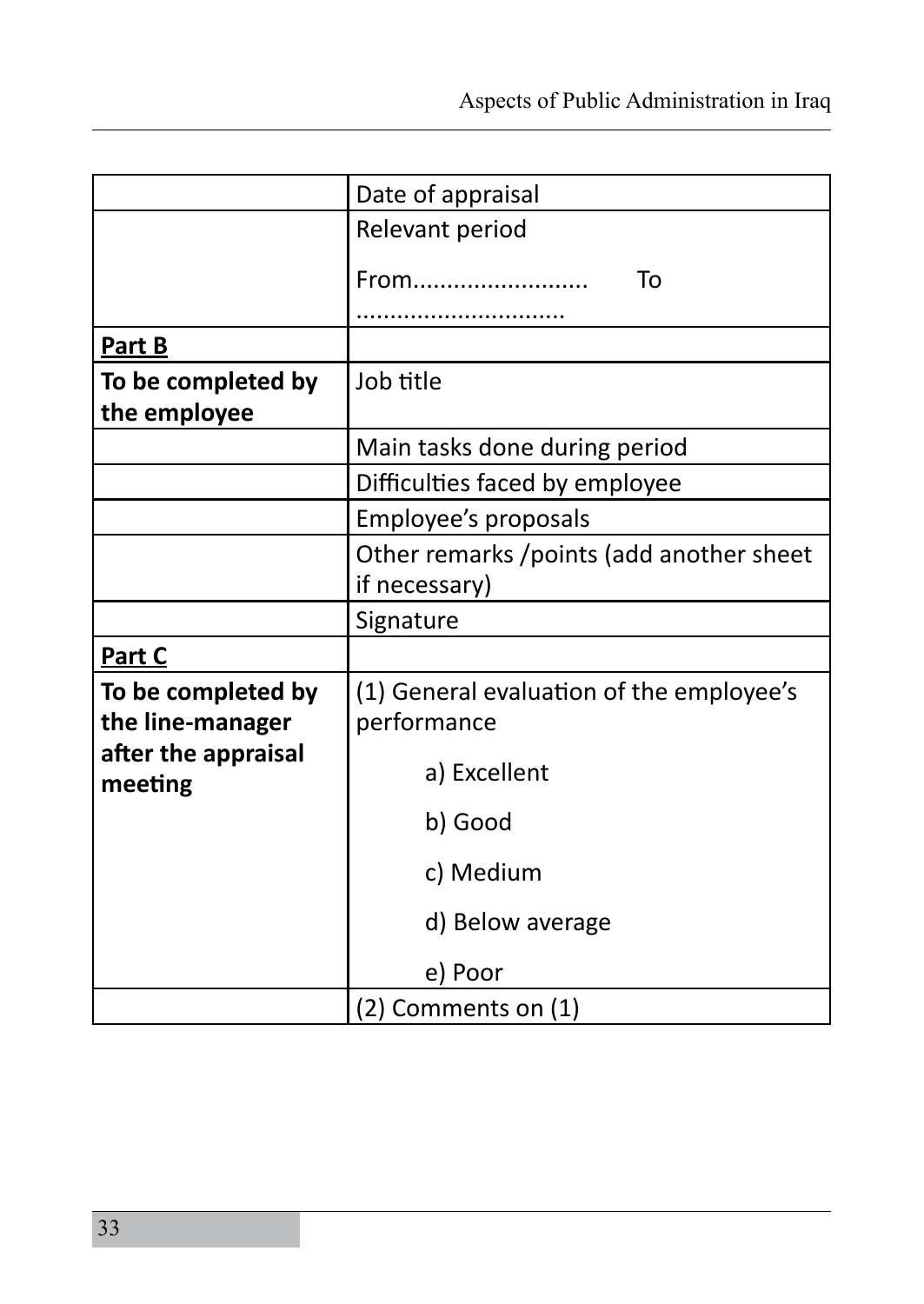|                                                                                       | (3) Proposals concerning the employee               |
|---------------------------------------------------------------------------------------|-----------------------------------------------------|
|                                                                                       | a) Promotion (work type)                            |
|                                                                                       | b) Transfer (unit)                                  |
|                                                                                       | c) Laying off                                       |
|                                                                                       | d) Other proposals (add another sheet if<br>needed) |
|                                                                                       | Signature                                           |
| Part D                                                                                |                                                     |
| To be completed by<br>the higher manager<br>after consulting with<br>the line manager | Overall appraisal of the employee and<br>proposals  |
|                                                                                       | Signature                                           |

# **3-3 Pay, Incentives, Promotions**

It is generally agreed that financial compensation plays a critical role in selecting staff, who are essential for any organisation/agency, quite apart from the impact of pay in incentivising employees to carry out their jobs. There are also incentives that are not generally regarded as financial in a direct way, such as letters of appreciation, promotions, training opportunities and scholarships.

In all this, the need for management to be seen as fair and objective is absolutely paramount. Indeed, it is vital to lay down proper bases and systems for pay and incentives, in addition to the need for effective and even-handed implementation of such systems, so that all can see that justice is being applied.

All managers bear a constant responsibility to direct subordinates to be fairminded and level-headed, abiding by systems and guidelines mandated by higher management. Also, there is the modern principles of 'continual improvement' adhered to by forward-looking institutions, agencies and corporations - whatever might be the nature of their activities or their size. This principle requires all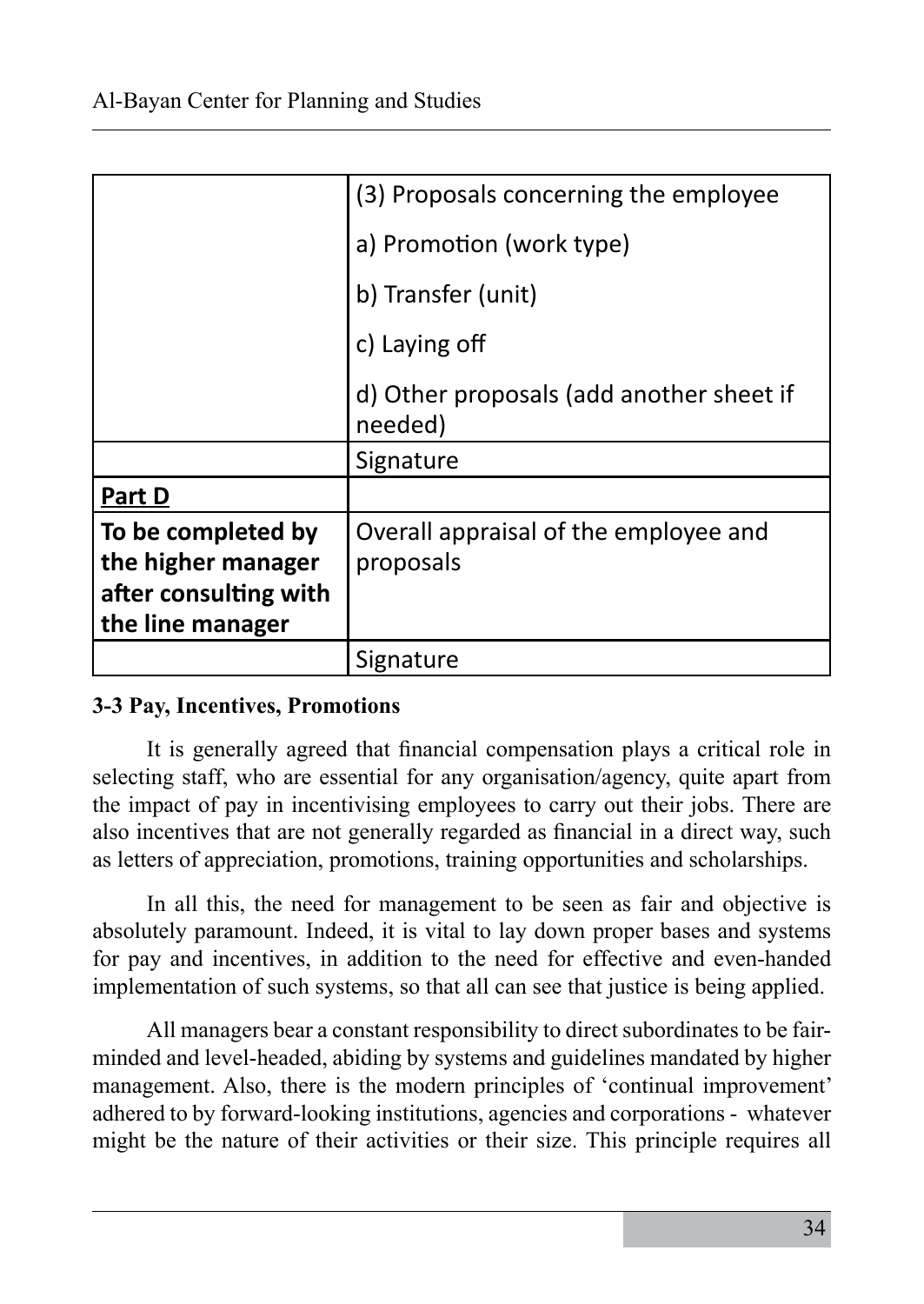employees to be trained and periodically re-trained, so as to keep them abreast with new polices, system changes/improvements, and technological advances. All policies, systems, and procedures must be based on clear facts and relevant analysis, so that everyone gets what they deserve, while everyone else can note that the path to job progress and solid promotion goes via good effort, honesty, and professional endeavour.

As regards determination of pay, there is a specialised field in management science that deals with this issue, namely the field of 'job evaluation' which rests essentially on the job's description and the specifications associated with the holder. The normal procedure is for this evaluation to be done through a pointsystem, whereby a number of points are given to each of the requisite elements of the specifications, such university degree, training courses attended, number of years in service, and so on. The number of points allotted can vary among the various specialisms (engineering, accounting, law, etc.), as well as the level/ advancement of the qualification (first degree, diploma, masters etc). Also, the number of points can vary in accordance with the type of work required from the position-holder and the responsibilities being borne. Once all points have been allocated under the various categories, the total is computed, and this is converted into a financial amount, on the basis of a pre-determined scale prepared for this purpose.

#### **3-4 Initial Reform Experiment**

When we contemplate the problem of administrative reform in Iraq, we note very quickly the enormity of the endeavour, and how complex it is. Hence, it is advisable to proceed in a gradual fashion, going one step at a time, so as to confront practical impediments and gradually learn from the experience.

Consequently, it might be wise to start with a small organisation/agency to make it a pilot experiment. And it would be good for this organisation to be relatively well-managed, in order to ease the burden, as the programme is just beginning. It is vital to explain the nature of the experiment to the managers in this organisation, and to gain their understanding and co-operation.

To begin with, the vision for this organisation, as well as the general strategy, will have to be discussed and finalised. Then, the organisation might require re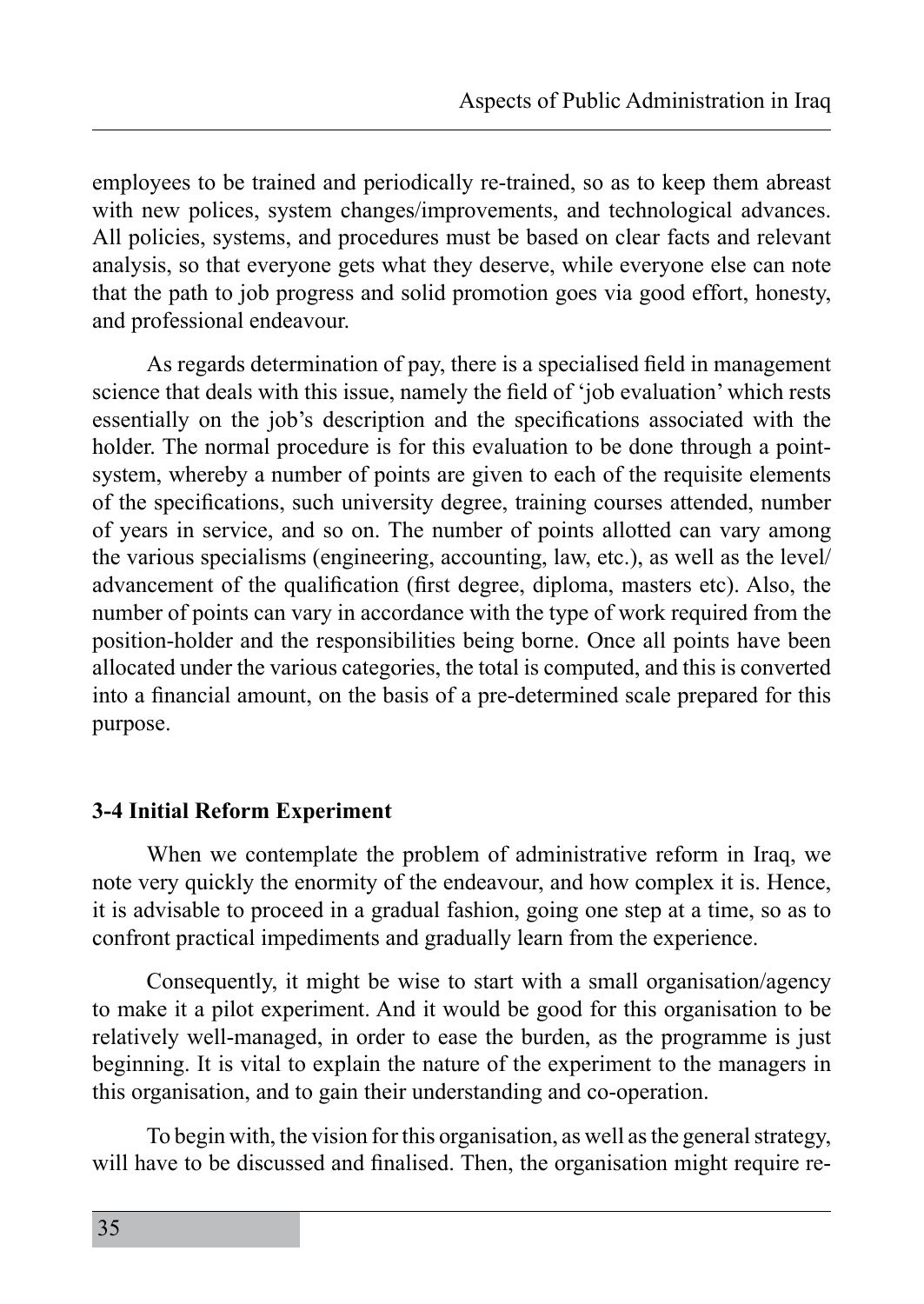structuring, as well as spelling out the job descriptions for the various positions, so as to clarify authorities and responsibilities, in addition to improving working methods and procedures.

After all this is done, job evaluations will have to be carried out in the light of relevant job specifications, while it may become imperative that some personnel will have to be laid off. Here, a question will arise regarding the best way forward. Some superfluous employees might be approaching retirement, others could be transferred to other jobs within the State network or in the private sector.

It is also possible that the reformed organisation structure will require additional personnel, and perhaps new specialisms. The new staff might replace those laid off, or be additions to the current workforce. These situations can become sensitive, as human-relations issues can arise, thereby affecting morale and staff performance.

# **3-5 Gradual Implementation of Reform Programme**

Progress on the path of comprehensive reform should be made on a firm footing, in the light of experience and comments gleaned from the pilot experiment. It would be wise to take agencies/organisations one by one, taking cognisance of the following three points.

First, the starting point should be small agencies/offices/organisations, then moving to medium-sized and larger ones. Experience indicates that administrative reform becomes more and more complex as the organisation size gets larger. Hence, it is advisable to leave large organisations to the final stages, whereupon sufficient experience would have accumulated and the fruits of reform should become tangible to all.

Second, the relatively better managed bodies/agencies should be reformed first. Reforming these will involve fewer hurdles, raising the probability of success and providing a model to be followed, furnishing in the process a psychological boost to the reform campaign.

Third, the presence of competent managers who believe in reform and are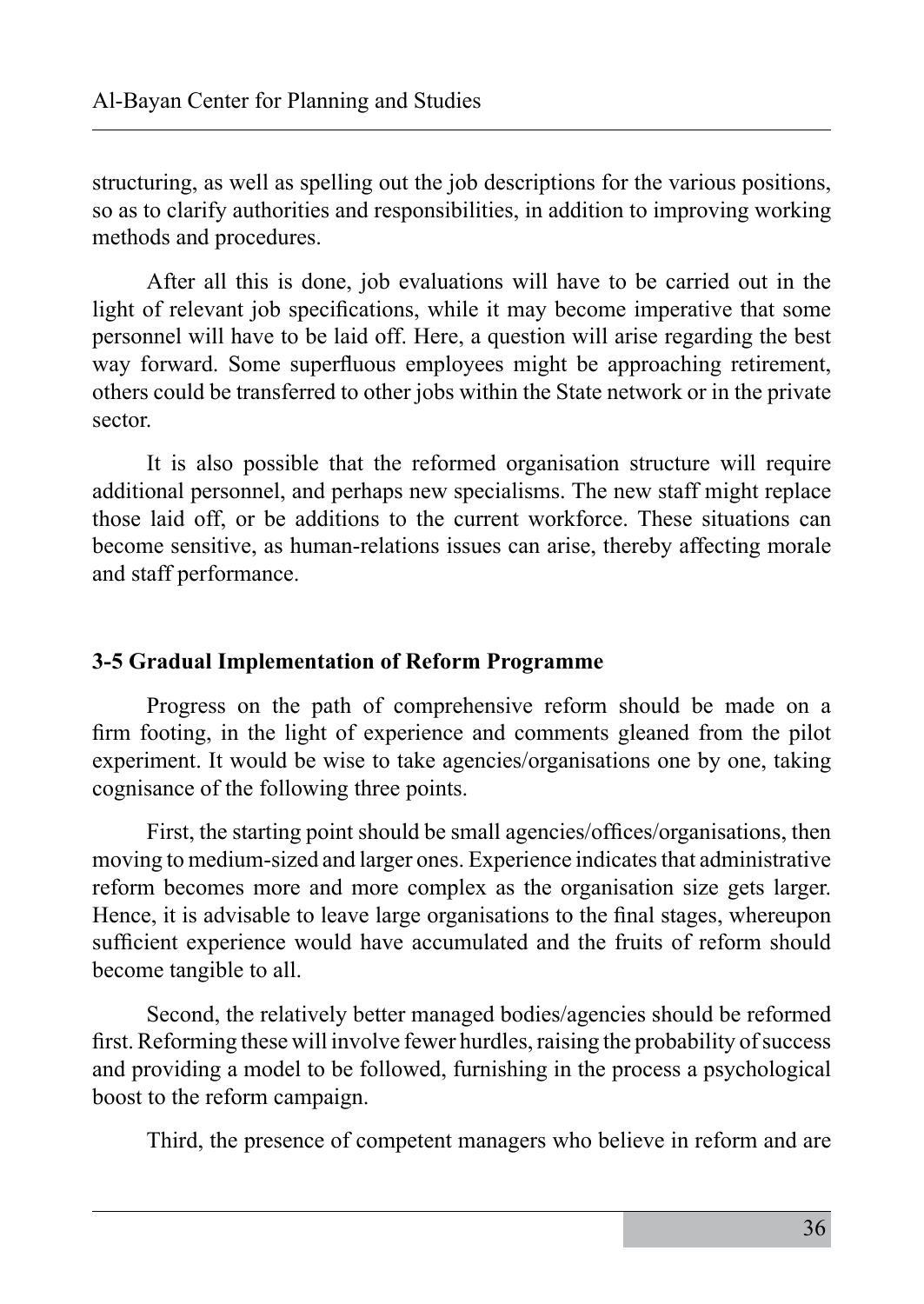ready to assist in it will be crucial. Such individuals will help greatly, ensuring the requisite co-operation at the higher echelons, helping to surmount difficulties and tackle objections and problems.

Taking all the above remarks into account, we find organisations moving towards reform are normally keen to ensure the co-operation of their employees from the very early stages. Here lies the role of leadership qualities of managers, in that they have to clarify the nature of the mission and procure the understanding of the workforce, so as to assist the experts via provision of information and offering timely and honest advice.

It is vital to make all employees aware that administrative reform will serve the interests of all, and that top management puts their future at the heart of its concerns, without sacrificing their interest. It is natural that employees might consider their interest - even their livelihood - to be threatened when a reform programme of this kind gets under way. They might dread the possibility of being transferred to other positions, or even losing their jobs.

Therefore, it is advisable that the workforce are properly assured - right from the start. Top managers must give assurances that nothing will be imposed on the staff against their will. The point must be driven home that in the final analysis the changes will produce palatable results to the advantage of all, with some of these benefits being tangible and obvious, while others will be intangible. All this may be viewed through the perspective of human relations, attention to which constitutes a major pillar within the overall activity and endeavour of every caring and astute manager.